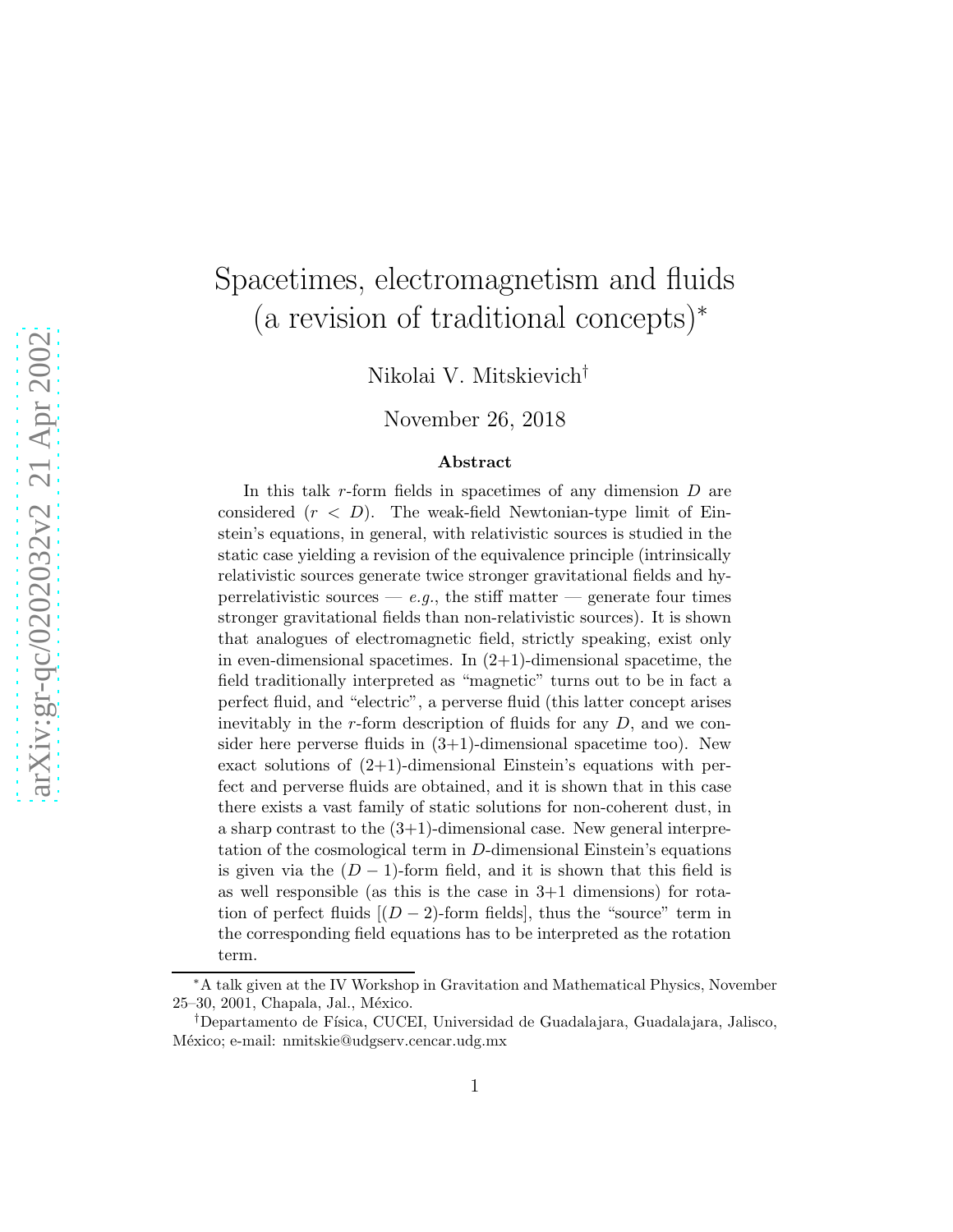### <span id="page-1-0"></span>1 Introduction

We know — till now, mostly empirically — that our Universe is four-dimensional, with one temporal and three spatial dimensions. Naturally, there were some attempts to understand why this is really the case, but these attempts usually reduced to observation of how the "real" dimensionality affects the behaviour of particles and fields via the properties of dynamical equations, and testing strange peculiarities arising from application of the same equations to cases with other numbers of dimensions. However, in some versions of unified field theories, as well as in supersymmetry considerations, certain progress was made in understanding how our standard (and postulative) approach to the dimensionality of the Universe could follow from higher-dimensional theories (the compactification procedures also have to be mentioned in this connection). Still, there is no sign that any serious work was done in trying to trace an evolutionary formation of our 4-dimensional Universe from quantum theoretical and cosmological considerations, the formation which could begin with other number of dimensions, probably, with  $1+1$  (see some remarks made in the last Section). In general, on the probable ways of formation of the laws of physics, a Chapter however was written by Wheeler on his "Pregeometry"[[14](#page-31-0)], though it did not produce any response during so many years.

But, of course, there is not only dimensionality that matters; the very signature of spacetime,  $+$ ,  $-$ ,  $-$ ,  $-$  (in fact, already stated above when  $3+1$  and 1+1 were written), until recently remained to be an invariable and dumb postulate. Of course, there exists (in the literature) the twistor four-dimensional space, with its signature  $+, +, -, -$ , so well fitting many principles of special relativity and elementary particles theory. The twistor theory practically remains to be an isolated islet in the sea of the conventional four-dimensional  $(+, -, -, -)^1$  theory, even without any attempts to formally apply to its geometry the mere classical scheme of general relativity. Probably, the most important breakthrough was achieved in studies of signature by H. van Dam and Y. Jack Ng [\[6](#page-30-0)]. Few months ago they have shown, using group-theoretical ideas of Wigner, that the non-trivial spin spectrum of particles in quantum theory is possible only in  $3 + 1$  dimensions (more generally, in  $n + 1$  dimensions). See also the references given in [\[6](#page-30-0)].

In this talk I'll try to discuss some non-evolutionary backgrounds which

 ${}^{1}$ Or,  $(-, +, +, +)$ , which is the same; see, however, interesting comments in [\[24](#page-32-0)].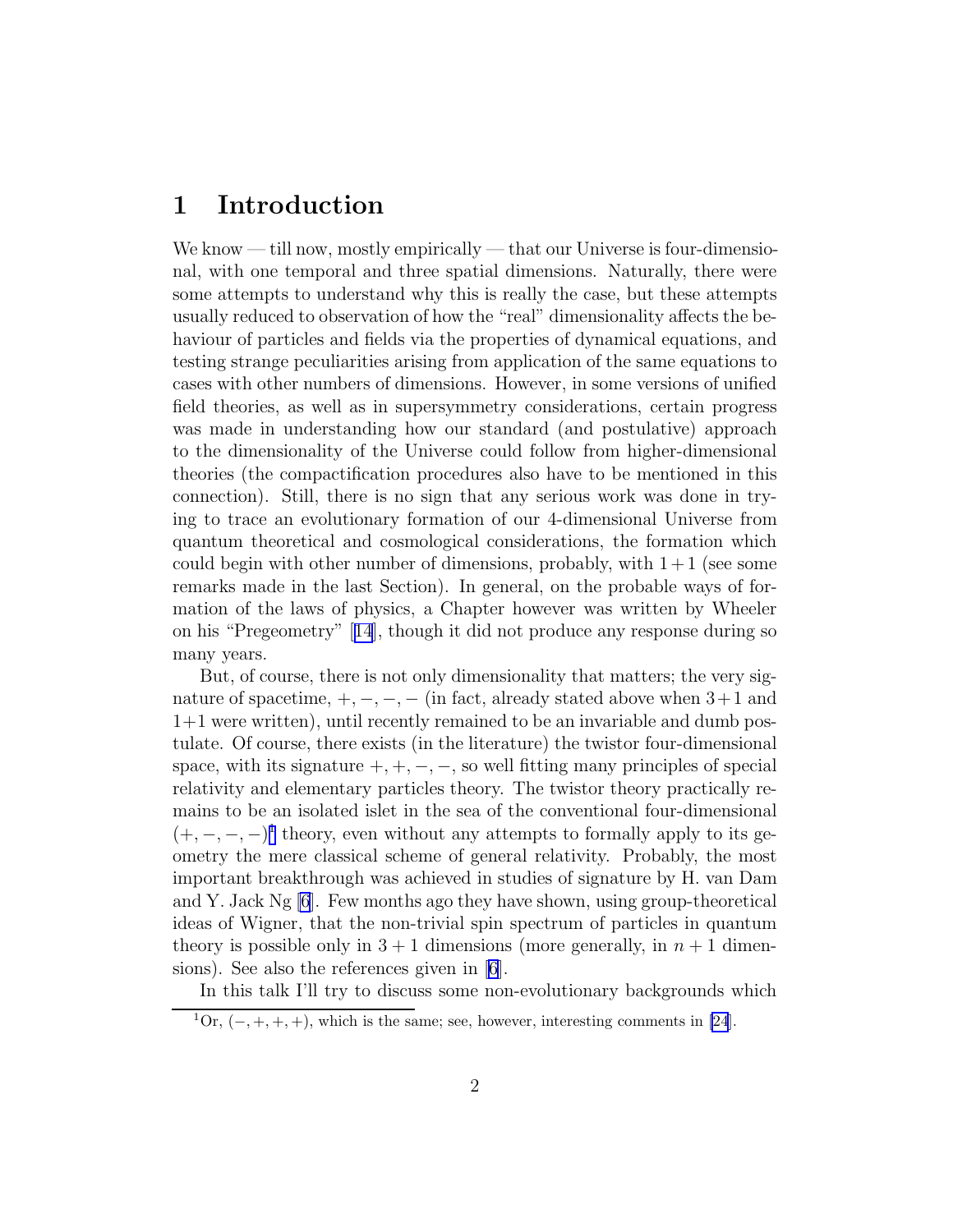<span id="page-2-0"></span>could be of use in the realization of this ambitious but, presumably, inevitable program. After all, one has to clean the ground before starting to dig the hole and lay a foundation.

Greek indices will be used for spacetime D-dimensional coordinates while in the  $(D-1)$ -dimensional spatial sections we use Latin indices.

### 1.1  $D = 3 + 1$ : well established theory

Almost everything we use today is based on the four-dimensional classical physics, even the quantum physics does not escape this destiny (we do not know the intrinsic language of the quantum world and have to apply the classical basic concepts which naturally are subjected there to the well known uncertainties). From our four-dimensional experience we know that one of the best studied and universally used fields, the (Maxwell) electromagnetic one, is (a) linear, (b) intrinsically relativistic even when it is time-independent, (c) there is a far-reaching analogy between its electric and magnetic parts, which we describe via the dual conjugation of the field tensor. In this talk I will show that these three properties are closely interrelated (see Appendices [A](#page-1-0) and [B\)](#page-5-0).

The Maxwell field is the vector field (its potential is a 1-form). Thus it seems logical to study other  $r$ -form fields. The scalar (0-form) field was the first target for physicists, and the Klein–Gordon equation was derived already by Schrödinger as his first step towards his famous non-relativistic wave equation. The real mystery of the scalar field is why it serves mainly as a simple and nice example, but does not play any really fundamental and central rôle in today's physics (the scalar-tensor approach to gravity and the non-linear scalar field in general are clearly not directly relevant to the r-form fields study).

Strangely enough, only quite recently the 2-form field theory was directly applied to field theoretic description of perfect fluids[[21](#page-31-0), [22](#page-31-0)], interpreted as those via the automatically realized specific form of the stress-energy tensor,

$$
Tpf = (\mu + p)u \otimes u - pg.
$$
 (1.1)

The fact of so late understanding of the 2-form fields in 3+1 can be in a certain (indirect) sense related to the erroneous (but however only recent) denial by Weinberg [\[33](#page-32-0)] of the physical significance of 2- and 3-form fields (in particular, omitting the issue of radically different dynamical properties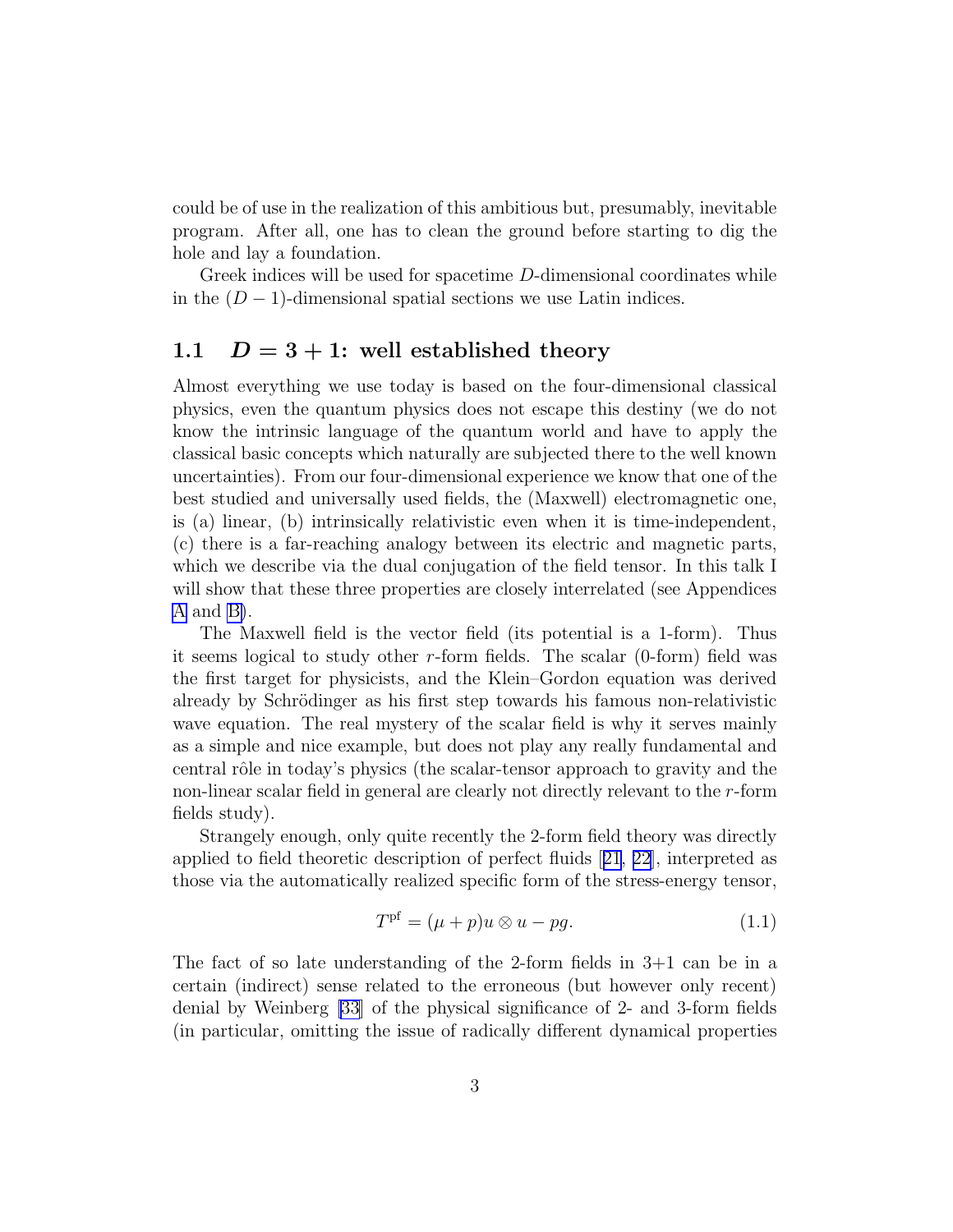of 0- and 2-form fields, see [\[22\]](#page-31-0)). In this talk I fill a substantial gap in [\[21](#page-31-0)] where an alternative (to the perfect fluid) case in the 2-form field theory was not considered — the perverse fluid case, as I dare call it. Its inclusion is of importance at least since exactly this exotic case plays a significant rôle in 2+1-spacetime (then, of course, in the capacity of the 1-form field which describes there both perfect and perverse fluids).

Finally, the 3-form field (I call it the Machian field relating it also, somewhat arbitrarily, to the fundamental hypothetical field proposed by Sakurai [\[25\]](#page-32-0)) was introduced in [\[21](#page-31-0), [22\]](#page-31-0). In this talk the  $(D-1)$ -form field is considered which takes the place of the 3-form field in  $3+1$ , playing the same rôle. This really exotic field, admitting either constant or arbitrary functions as solutions for its potential (thus having global and not local properties in a contrast to all other physical fields whose equations belong to the hyperbolic type), plays two very distinct rôles: (a) as a free field, it is responsible for existence or absence of the cosmological constant (in the latter case, and only then, the Machian field is intrinsically relativistic); (b) an interaction between this field and the 2-form field  $(in 3+1)$  is the only means to impart a rotation to the 2-form (fluid) field. Thus this 3-form field in  $3+1$ -spacetime perfectly fits in Ernst Mach's world picture.

### 1.2  $D = 2 + 1$ : hopes and prejudices

The three-dimensional  $(2+1)$  spacetime was repeatedly considered in many publications primarily to the end of finding guidelines of quantization of gravity, since the  $2+1$  case seemed to offer radical simplifications both in the canonical description of gravity and in the topological properties of the model spacetime (see, *e.g.*, [\[3](#page-30-0), [10\]](#page-31-0)). Naturally, the general attention was also attracted by the classical  $(2+1)$ -geometry, exact solutions of  $(2+1)$ -Einstein's equations,and in particular by the  $(2+1)$ -black holes: see [[5\]](#page-30-0) where Einstein's equations were reformulated (I prefer to use their traditional form below, without inclusion of the dimensionality in the gravitational constant);[[4,](#page-30-0) [12](#page-31-0), [1\]](#page-30-0), with an important correction in[[9\]](#page-31-0). This last correction proved to be only the beginning of a revision of the previous general approach based on some naïve prejudices concerning the electromagnetic fields in  $D$  dimensions, and the next (though not the last) step of this revision was [\[23\]](#page-31-0).

Thus the vector field in  $2+1$  cannot be interpreted as electromagnetic field: it describes instead the (perfect and perverse) fluids. The case previously treated as electric field, is in fact the 2+1 perverse fluid, while the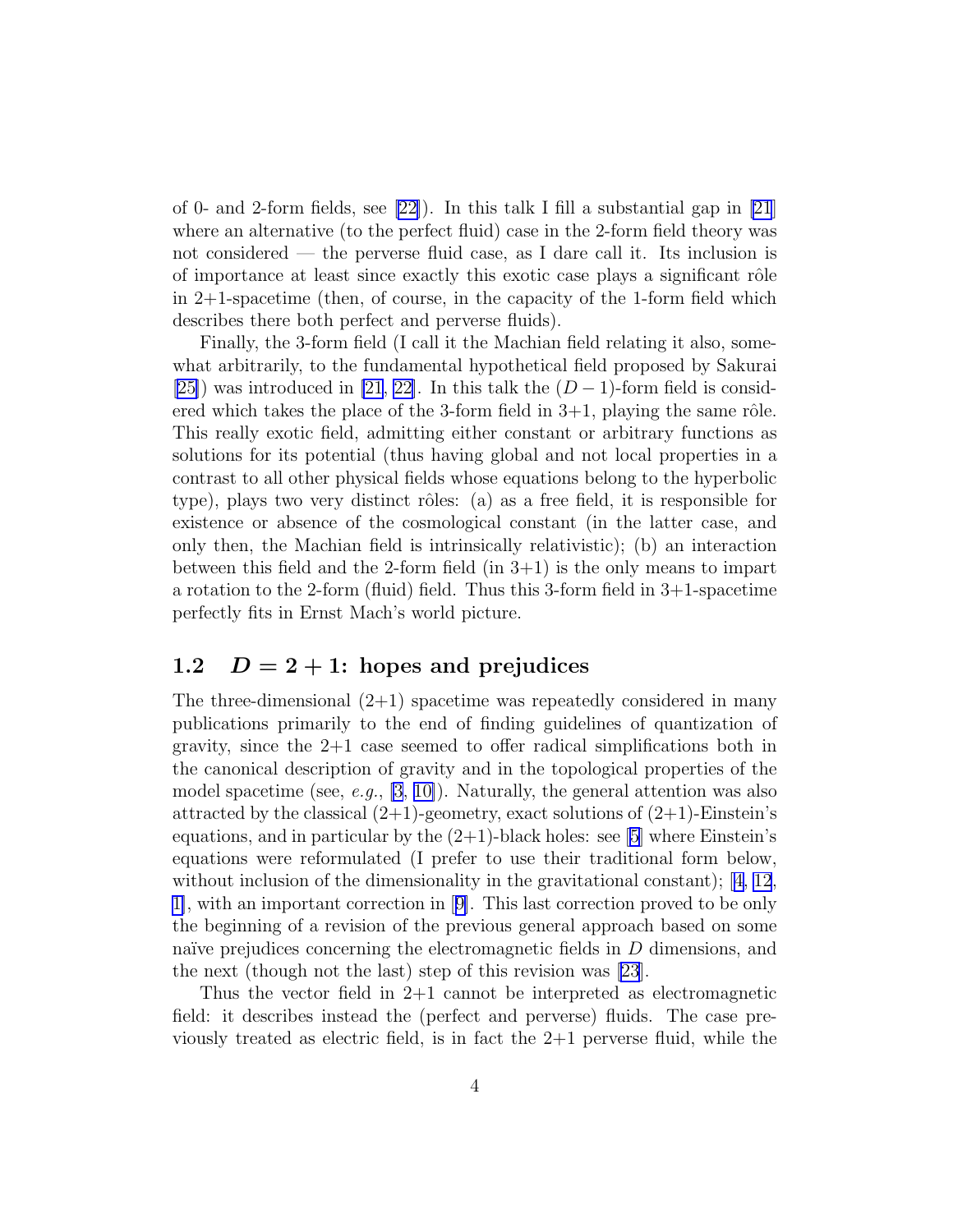2+1 "magnetic field" finds its physical interpretation as the perfect fluid (in [\[2\]](#page-30-0) the authors came to a very similar, though not sufficiently general conclusion), exactly with the eigenvalues of its stress-energy tensor as the fluid energy density (corresponding to the eigenvector which is timelike in this latter case) and two equal pressures (isotropy) for any pair of spacelike vectors on the spacetime section orthogonal to the timelike eigenvector. Moreover, the inhomogeneity (in the dynamical field equations) whose presence was previously interpreted as electric charge and current distributions, now is proven to be *not a source term*, but the rotation term in the dynamical field equations; this conclusion is supported by several logically firm mathematical and physical arguments. This rotation term is due to the interaction between the 1-form and (Machian) 2-form fields in 2+1 spacetime, in a complete analogy with the situation in  $3+1$  where the ranks of the respective r-form fields have to be increased by one thus producing the room for the usual Maxwell (1-form in 3+1) field.

### 1.3  $D = n + 1$ : the systematic approach

In this talk a systematic and self-consistent approach to electromagnetism and other (including model) fields is generalized to the  $D = (n + 1)$ -dimensional spacetimes. We shall use the concepts and notations introduced in Appendices [A](#page-1-0) and [B,](#page-5-0) in particular, concerning intrinsically relativistic and hyperrelativistic fields. The r-form fields  $(r < D)$ , the respective field equations and stress-energy tensors are considered in Section [2](#page-5-0) together with the eigenvalues of these  $T^{\mu}_{\nu}$ 's (with more details in other Sections dedicated to the specific fields), which make it easier not only to arrive at the physical interpretation of these fields, but also to provide adequate tetrad and vielbein bases indispensable in finding the corresponding exact solutions of Einstein's equations. The model fields (not seeming to be as fundamental as Maxwell's and Mach's fields) describing fluids are studied in Section [3](#page-6-0) (nonrotating case) and further in Section [4](#page-12-0) (Subsection [4.2](#page-13-0), including rotation); not only the perfect fluids with all possible equations of state are considered, but also a new concept of the "perverse fluid" is introduced. In Section [4](#page-12-0) it is shown that the free  $(D-1)$ -form fields are equivalent to appearance of the cosmological term in Einstein's equations, the case of  $\Lambda = 0$  being the intrinsically relativistic case of the  $(D-1)$ -form fields (seeming to be as fundamental as the generalized Maxwell fields). Then, in Section [5](#page-14-0), the electromagnetic (Maxwell-type) fields are generalized to all even-dimensional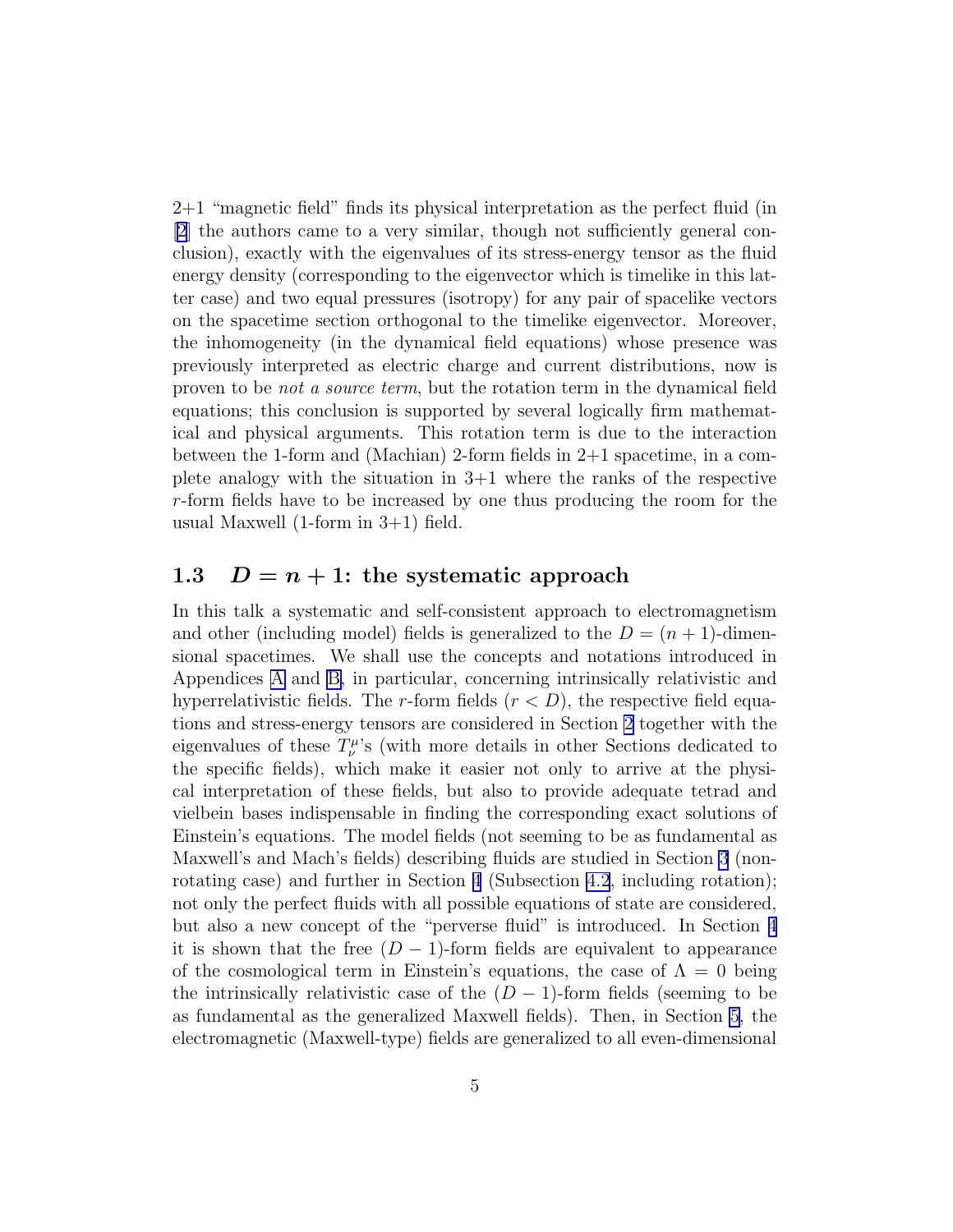<span id="page-5-0"></span>spacetimes (in odd spacetime dimensions true electromagnetic-type fields are absent). Some new exact general relativistic solutions are reviewed and obtained for the perfect and perverse fluids in Section [6;](#page-15-0) in particular, a vast family of static non-coherent dust solutions in 2+1 is found, and it is shown that there are no rotating dust solutions in  $2+1$ . Finally, in Section [7](#page-22-0), the concluding remarks are given.

## 2 Skew rank  $r$  fields and their stress-energy tensors

The potential of a free r-form field is

$$
A = \frac{1}{r!} A_{\alpha_1 \dots \alpha_r} dx^{\alpha_1} \wedge \dots \wedge dx^{\alpha_r}, \qquad (2.1)
$$

a skew-symmetric tensor of rank  $r$ , and the field tensor (intensity) is

$$
F = \frac{1}{(r+1)!} F_{\alpha_1...\alpha_{r+1}} dx^{\alpha_1} \wedge \dots \wedge dx^{\alpha_{r+1}} = dA,
$$
 (2.2)

while the only invariant on which the Lagrangian (density) depends, is

$$
I = F_{\alpha_1 \dots \alpha_{r+1}} F^{\alpha_1 \dots \alpha_{r+1}}.
$$
\n
$$
(2.3)
$$

The free (but, in general, non-linear)  $r$ -form field equations then are

$$
\left(\sqrt{|g|}\frac{dL}{dI}F^{\alpha_1...\alpha_r\mu}\right)_{,\mu} = 0 \iff d\left(\frac{dL}{dI} * F\right) = 0. \tag{2.4}
$$

The stress-energy tensor following from the Noether theorem (see [\[15, 16](#page-31-0), [21\]](#page-31-0)) takes the form

$$
T_{\alpha}^{\beta} = -L\delta_{\alpha}^{\beta} + 2\frac{\partial L}{\partial g^{\alpha\mu}}g^{\beta\mu} = -L\delta_{\alpha}^{\beta} + 2(r+1)\frac{dL}{dI}F_{\alpha\mu_1...\mu_r}F^{\beta\mu_1...\mu_r},\qquad(2.5)
$$

so that its trace reads

$$
T_{\alpha}^{\alpha} = -DL + 2(r+1)I \frac{dL}{dI}.
$$
\n(2.6)

Below, when this will be more convenient, we shall use other letters to denote the specific fields, their invariants, and the corresponding Lagrangians.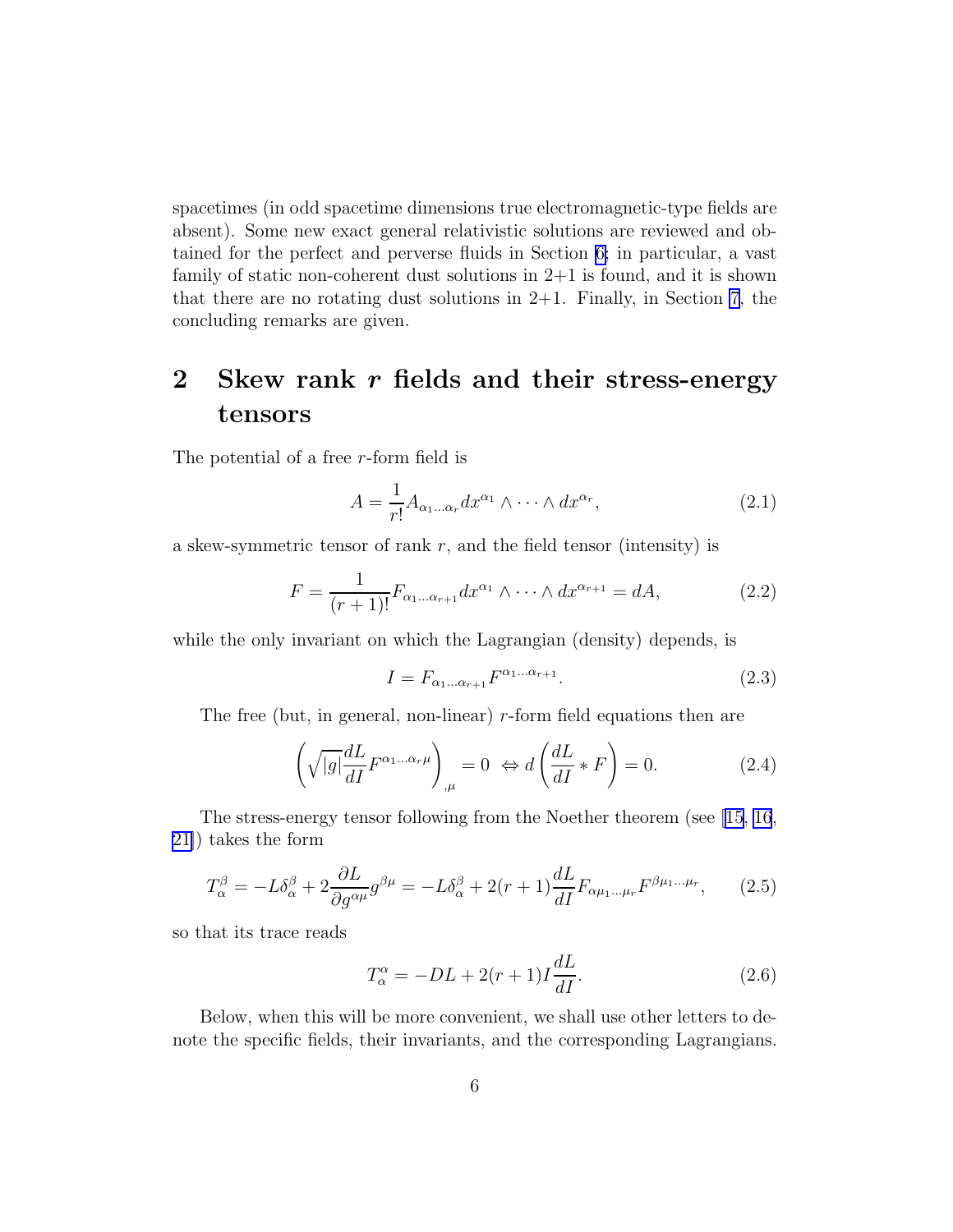<span id="page-6-0"></span>Since the concrete determination of eigenvalues and eigenvectors of the respective stress-energy tensors for arbitrary  $D$  and  $r$  crucially depends on these characteristics, we shall consider them for some concrete values of D and r only, and in the corresponding Sections. Here it is however worth mentioning that the Machian  $(D-1)$ -form field always has only one eigenvalue (equal to zero in the intrinsically relativistic case), and its eigenvector is completely arbitrary. The  $(D-2)$ -form field modeling perfect fluids has one timelike eigenvector corresponding to the single eigenvalue and  $D-1$ spacelike eigenvectors with the same  $(D-1)$ -fold (degenerate) eigenvalue; these eigenvectors are orthogonal to the timelike one. The same type of field describing perverse fluids, has the same number of eigenvalues and linearly independent  $(D)$  eigenvectors, but the single eigenvalue corresponds to a spacelike eigenvector, and of the other  $D-1$  eigenvectors orthogonal to it, one is timelike. The Maxwell-type field existing only in even  $D$ , the potential being  $(D/2 - 1)$ -form] possesses two distinct eigenvalues, the both  $(D/2)$ -fold degenerate. Since the stress-energy tensor is real and symmetric, the system of its eigenvectors can be orthonormalized to form a natural basis in  $D$  dimensions (though for null fields, of course, this is not the case: there is always a pair of real null eigenvectors with mutual normalization, one of which determines the null direction in which the field is propagating: the specific property of the spacetimes whose signature is  $+,-,\ldots,-$ ).

### 3 Fluids in field-theoretic description

### 3.1 Perfect fluids

Like in 3+1, the stress-energy tensor [\(2.5](#page-5-0)) of the  $(D-2)$ -form field in D dimensions reduces to

$$
T_{\alpha}^{\beta} = 2I \frac{dL}{dI} b_{\alpha}^{\beta} - L \delta_{\alpha}^{\beta} \tag{3.1}
$$

where

$$
b_{\alpha}^{\beta} = \delta_{\alpha}^{\beta} - u_{\alpha}u^{\beta}, \quad b_{\alpha}^{\beta}u^{\alpha} = 0 = b_{\alpha}^{\beta}u_{\beta}, \quad u = \frac{f}{\sqrt{f \cdot f}}, \quad f = *F; \tag{3.2}
$$

∗ being the Hodge star (dual conjugation), while f is for perfect fluids a timelike covector,  $f \cdot f > 0$ , thus  $u \cdot u = +1$ . Since  $b^{\beta}_{\alpha}$  is the projector on the (local) subspace orthogonal to the congruence of  $u$ , the latter is eigenvector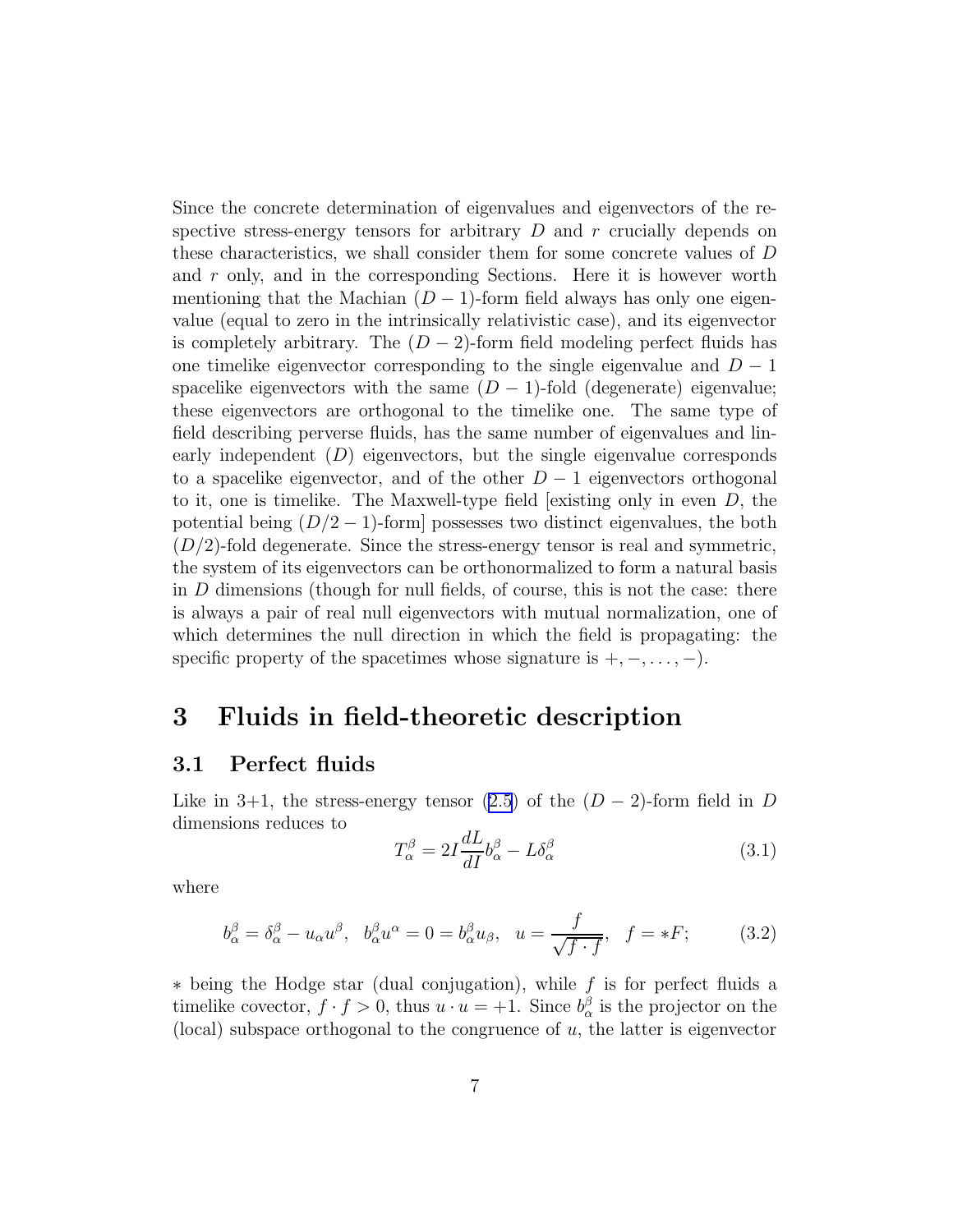<span id="page-7-0"></span>of the stress-energy tensor with the eigenvalue  $(-L)$ 

$$
T_{\alpha}^{\beta}u^{\alpha} = -Lu^{\beta},\tag{3.3}
$$

while any vector orthogonal to u is also eigenvector, now with the  $(D-1)$ fold eigenvalue  $2I\frac{dL}{dI} - L$ . This is the property of the stress-energy tensor of a perfect fluid possessing the invariant mass density  $\mu$  and pressure  $p$  (in its local rest frame):

$$
\mu = -L, \ \ p = L - 2I \frac{dL}{dI}
$$
 (3.4)

[the eigenvalue corresponding to the spacelike eigenvectors, is  $(-p)$ ].

The free  $(D-2)$ -form field equations are

$$
d\left(I^{1/2}\frac{dL}{dI}u\right) = 0.\t\t(3.5)
$$

Thus the free  $r = D - 2$  field case can describe only non-rotating fluids.

Perfect fluids characterized by the simplest equation of state

$$
p = (2k - 1)\mu,\tag{3.6}
$$

correspond to the Lagrangian  $L = -\sigma |I|^k$ ,  $\sigma > 0$ . In 3+1, the important special cases are: the incoherent dust  $(p = 0)$  for  $k = 1/2$ , intrinsically relativistic incoherent radiation ( $p = \mu/3$ ) for  $k = 2/3$ , and hyperrelativistic stiff matter  $(p = \mu)$  for  $k = 1$ . There are two ways to consider the property of the fluid to be intrinsically relativistic and hyperrelativistic: (a) from the point of view of the relation between the temporal and spatial parts of the stress-energy tensor (essentially, the sign of its trace), this approach to be used below in this talk (see Table 1 in the Appendix [B](#page-5-0)), or (b) taking into account the coefficients in the terms proportional to  $\mu$  and  $p$  in [\(A.10\)](#page-26-0), though in this case the  $(2+1)$ -spacetime obviously falls out of the consideration. In the approach (a) it is remarkable that the electromagnetic fields in even dimensions where they only exist, are intrinsically relativistic when their equations are linear, like this occurs in 3+1.

One may similarly treat polytropes  $(p = A\mu^{\gamma})$ , though in this case the Lagrangian is determined only implicitly, like this is known for  $D = 3 + 1$ , [\[21\]](#page-31-0).

In [\[21](#page-31-0)] it was found that in the special relativistic approximation (the only approximate case considered in [\[21](#page-31-0)]), the low-amplitude mass density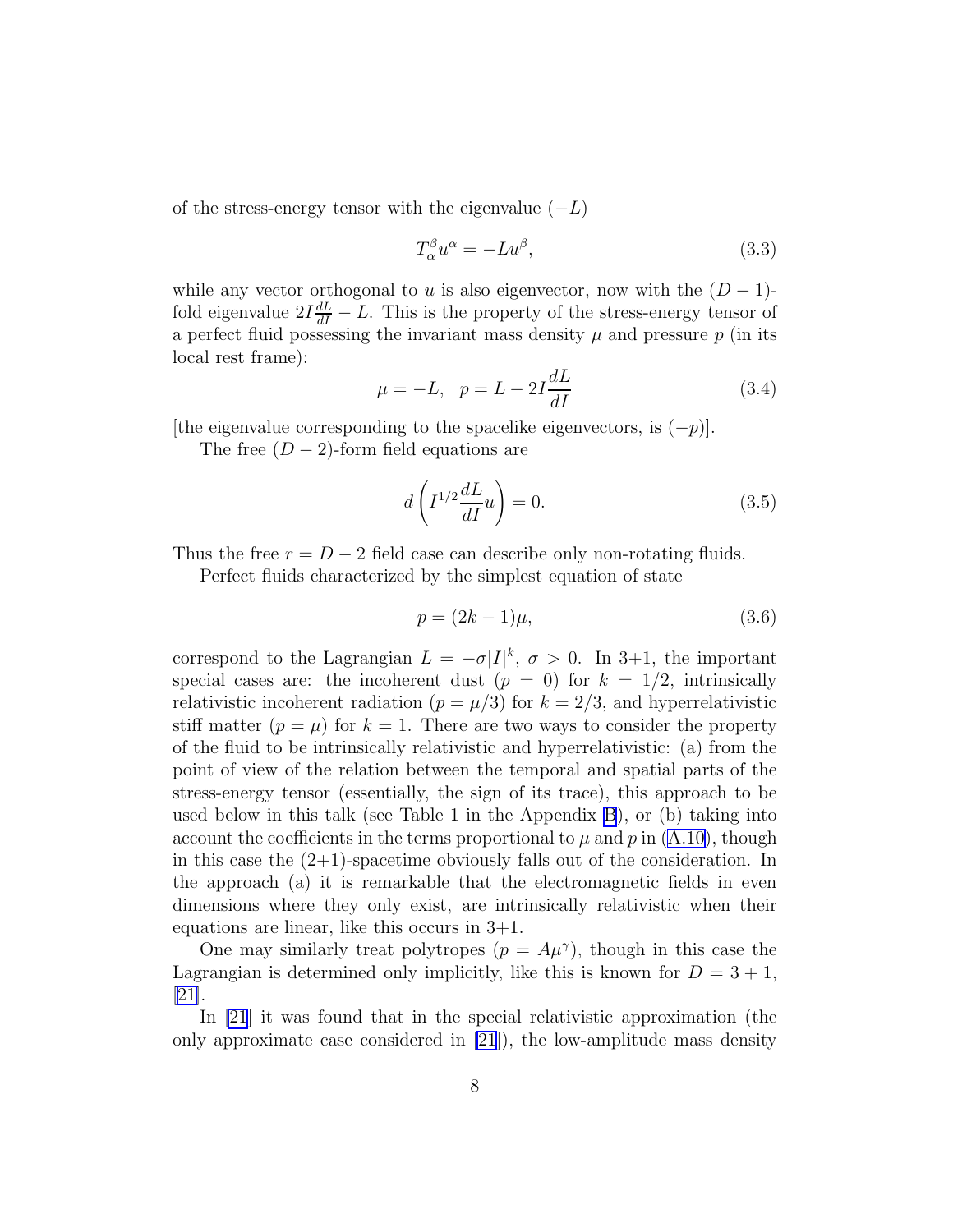perturbations of a relativistic perfect fluid (thus the relativistic sound) propagate with exactly the same velocity as it is known in the non-relativistic phenomenological theory. Using the traditional polytrope state equation, one gets then for the acoustic velocity, for example, in the air the standard expression  $c_s = \sqrt{\gamma p/\mu}$ . The same approach applied to the equation of state [\(3.6](#page-7-0)) permits to naturally introduce the concept of the stiff matter equalizing the acoustic velocity to that of light (in our units,  $c = 1$ ). These conclusions are universal for all D's.

### 3.2 Perverse fluids

This is the case when  $f \cdot f \leq 0$  (the (co)vector dual to the field tensor is spacelike), so that it can be normalized as

$$
l = \frac{f}{\sqrt{-f \cdot f}}, \quad l \cdot l = -1. \tag{3.7}
$$

It was just mentioned in[[21\]](#page-31-0) as the tachyonic (abnormal) fluid. The stressenergy tensor of this  $(D-2)$ -form field reads

$$
T_{\alpha}^{\beta} = -L\delta_{\alpha}^{\beta} + 2I\frac{dL}{dI}\tilde{b}_{\alpha}^{\beta}, \quad \tilde{b}_{\alpha}^{\beta} = \delta_{\alpha}^{\beta} + l^{\beta}l_{\alpha}
$$
\n(3.8)

where  $\tilde{b}^{\beta}_{\alpha}$  is the projector on the local subspace orthogonal to the l congruence. It is clear that this subspace is timelike, and every vector in it is eigenvector of  $T^{\beta}_{\alpha}$  with one and the same eigenvalue  $(-\tilde{p})$ , while l is an eigenvector corresponding to the non-degenerate eigenvalue  $\tilde{\mu}$ . These eigenvalues have the same structure as those in([3.4\)](#page-7-0) which is then rewritten with tildes, but they now pertain to another combination of eigenvectors, so that a *tilde* is put over the letters denoting them. Below an example of the  $(3+1)$ -spacetime is considered.

If we orthonormalize the three linearly independent eigenvectors related to  $\tilde{p}$ , and admit l as the fourth unit vector, the natural tetrad is formed with respect to which the description of a perverse fluid should look most simple. There is also a symmetry (isotropy) in the local section orthogonal to l which may be of use in simplifying the field equations; this suggests, in particular, that a kind of rotation could be most probably introduced (if one looks for rotating solutions) which involves a combination of  $l + \omega dt$ , and not  $dt + \omega d\phi$ as this is the case for rotating perfect fluids. Let us write the tetrad  $\theta^{(\alpha)}$  so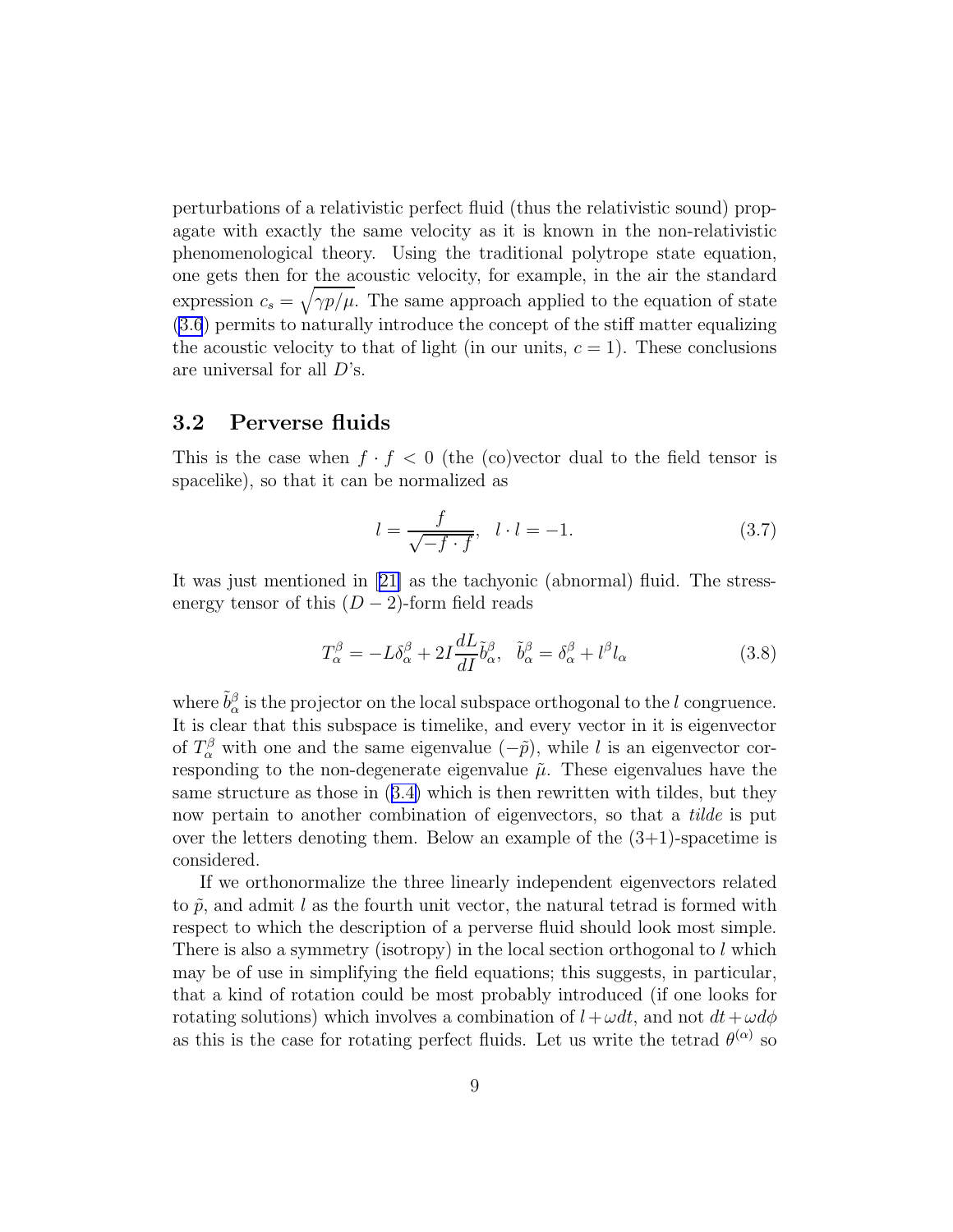that the first  $(\alpha = 0)$  covector, as well as the next two, will correspond to the local subspace orthogonal to l, while  $\theta^{(3)} = l$ . Then the stress-energy tensor will take the diagonal form

$$
T_{(\alpha)(\beta)}\theta^{(\alpha)}\otimes\theta^{(\beta)} = \tilde{p}\left(\theta^{(0)}\otimes\theta^{(0)} + \theta^{(1)}\otimes\theta^{(1)} + \theta^{(2)}\otimes\theta^{(2)}\right) + \tilde{\mu}l\otimes l. \quad (3.9)
$$

The issue of the equation of state of perverse fluids is very much the same as that of perfect fluids (see above and in [\[21\]](#page-31-0)). Some differences however arise in the consideration of propagation of perturbations (special relativistic theory). It can be considered with 0th approximation for l being either  $dz$ or  $\tau d\phi$  (in the last case, a transition to the Cartesian coordinates can be carried out globally, but, since this approach is an approximation to general relativistic theory, at any point being not at the origin, thus  $r \neq 0$ , one can take other tangent frame in a vicinity of that point, and pretend to use there Cartesian frame; the only exception is the "singular" point at the origin which we shall not discuss here). So let us consider  $f = dz + \delta f$  and  $I = -1 - 2\delta f_z$  (the second-order term is neglected here and subsequently). Thepseudopotential  $\Phi$  can be introduced due to the field equation ([3.5\)](#page-7-0) where, of course, I should be changed by  $(-I)$  for a perverse fluid. Thus

$$
d\Phi \equiv \frac{dL}{d(-I)}f = \left[\frac{dL}{d(-I)}dz + \frac{dL}{d(-I)}\delta f + 2\frac{d^2L}{d(-I)^2}\delta f_z dz\right]_{I=-1},
$$

the expression which yields two equations,

$$
\left[\frac{dL}{d(-I)} + 2\frac{d^2L}{d(-I)^2}\right]_{I=-1} (\delta f_z)_{,a} = \left[\frac{dL}{d(-I)}\right]_{I=-1} (\delta f_a)_{,z}
$$

and

$$
\left[\frac{dL}{d(-I)}\right]_{I=-1} (\delta f_a)_{,b} = \left[\frac{dL}{d(-I)}\right]_{I=-1} (\delta f_b)_{,a}
$$

 $(a, b = 0, 1, 2)$  where the indices a and b pertain to the timelike section, thus not containing *z*-component. The last equation is satisfied when

$$
\delta f_a = \left[\frac{dL/dI + 2d^2L/dI^2}{dL/dI}\right]_{I=-1} \left(\int \delta f_z dz + \phi\right)_{,a};
$$

there are two functions,  $\delta f_z$  and  $\phi(t, x, y)$ , which are still undetermined. We use now the fact that  $\delta f$  (as well as f itself) is divergenceless: this means that

$$
-\delta f^z_{,z} = -\delta f^a_{,a} = -\delta f_{t,t} + \delta f_{x,x} + \delta f_{y,y} =
$$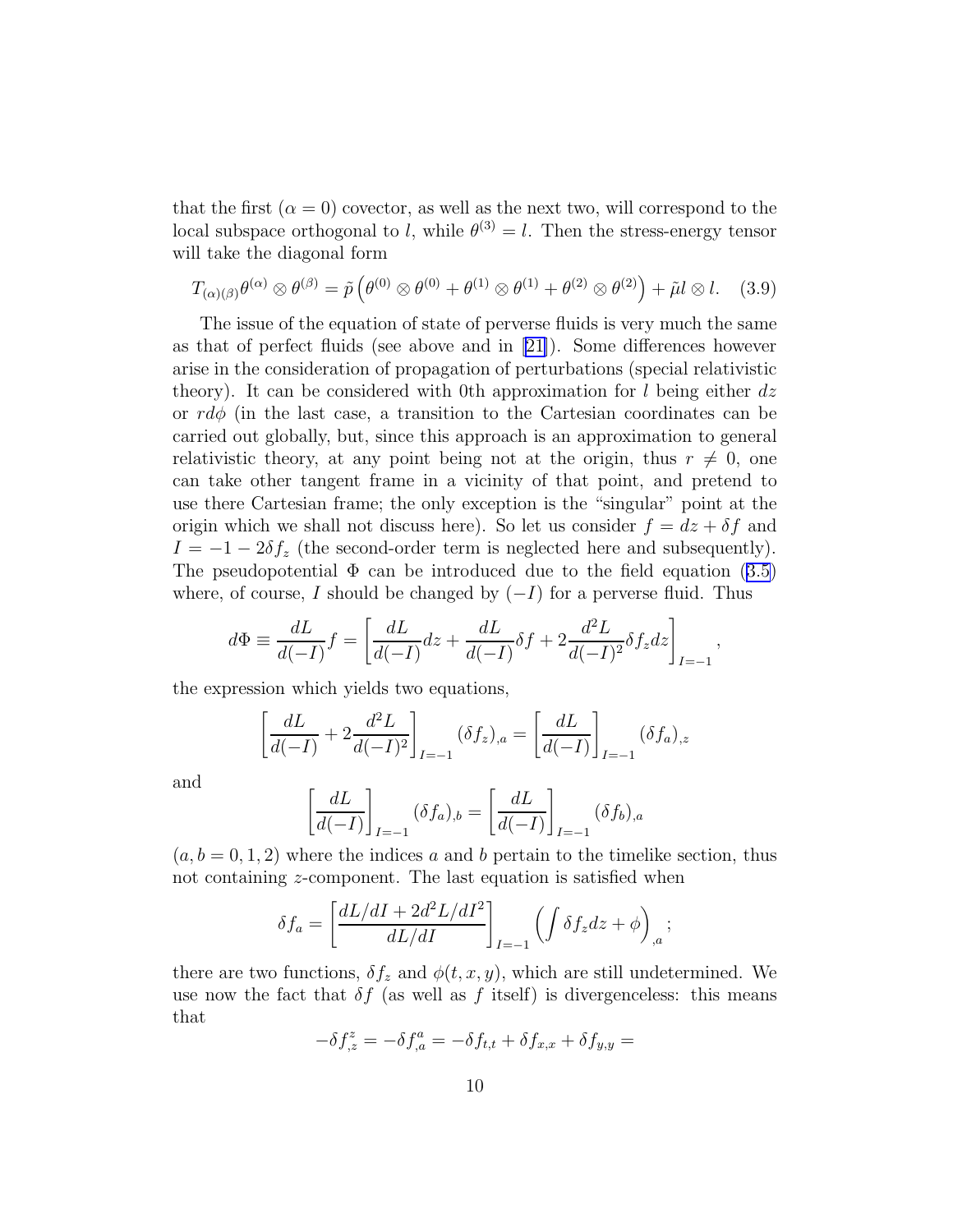$$
\left[\frac{dL/dI + 2d^2L/dI^2}{dL/dI}\right]_{I=-1} \tilde{\Delta} \left(\int \delta f_z dz + \phi(t, x, y)\right)
$$

where  $\tilde{\Delta} = \partial^2/\partial x^2 + \partial^2/\partial y^2 - \partial^2/\partial t^2$  is an analogue of the Laplacian [or, truncated D'Alembertian] operator (in a timelike hypersurface of subspace with coordinates  $x^a$ ). Taking the derivative of the both sides of the last relation with respect to z, we arrive at

$$
\frac{\partial^2 \delta f_z}{\partial z^2} + \left[ \frac{dL/dI + 2d^2L/dI^2}{dL/dI} \right]_{I=-1} \tilde{\Delta} \delta f_z = 0.
$$

But it is worth dividing this equation by the constant coefficient before  $\Delta$ in order to directly see with what velocity do propagate the perturbations in different directions in this obviously anisotropic world; then we get the squared velocity as a coefficient before the second partial derivative with respect of the corresponding spatial coordinate (the coefficient before  $\Delta$  will be equal to unity). Thus we finally find that

$$
\left\{ \left[ \frac{dL/dI}{dL/dI + 2d^2L/dI^2} \right]_{I=-1} \frac{\partial^2}{\partial z^2} + \tilde{\Delta} \right\} \delta f_z = 0. \tag{3.10}
$$

Consequently, the perturbations propagate in a perverse fluid in all directions except that which corresponds to the non-degenerate eigenvalue, with the velocity of light, while in this last (here,  $z$ ) direction this velocity is inverse to the acoustic one being characteristic to a perfect fluid with the same equation of state, now — for the perverse fluid — applied to  $\tilde{p}$  and  $\tilde{\mu}$  (the velocities are given in the units of the velocity of light, thus they are dimensionless). There is still another distinction from the perfect fluid case: for the perverse fluid the perturbation whose propagation is considered, is *not* that of the mass density, but of the z component of the anisotropic pressure (here,  $\tilde{\mu}$ ).

We see that the only concept which remains unchanged is that of the stiff matter (with the velocity of light,  $c = 1$ , for the acoustic-type waves in this fluid). Otherwise, in order to obtain subluminal velocities, one has to consider other part of the range of the parameter  $k$  which for a perfect fluid would correspond to crucially unphysical cases outside the stiff matter states. This fact is in a complete agreement with the interpretation of perverse fluids as "tachyonic" fluids. The "only" hard question in this interpretation is why a particular concrete spatial direction (here,  $z$ ) is singled out, when if a stochastic motion of tachyons is being considered, there should be a spatial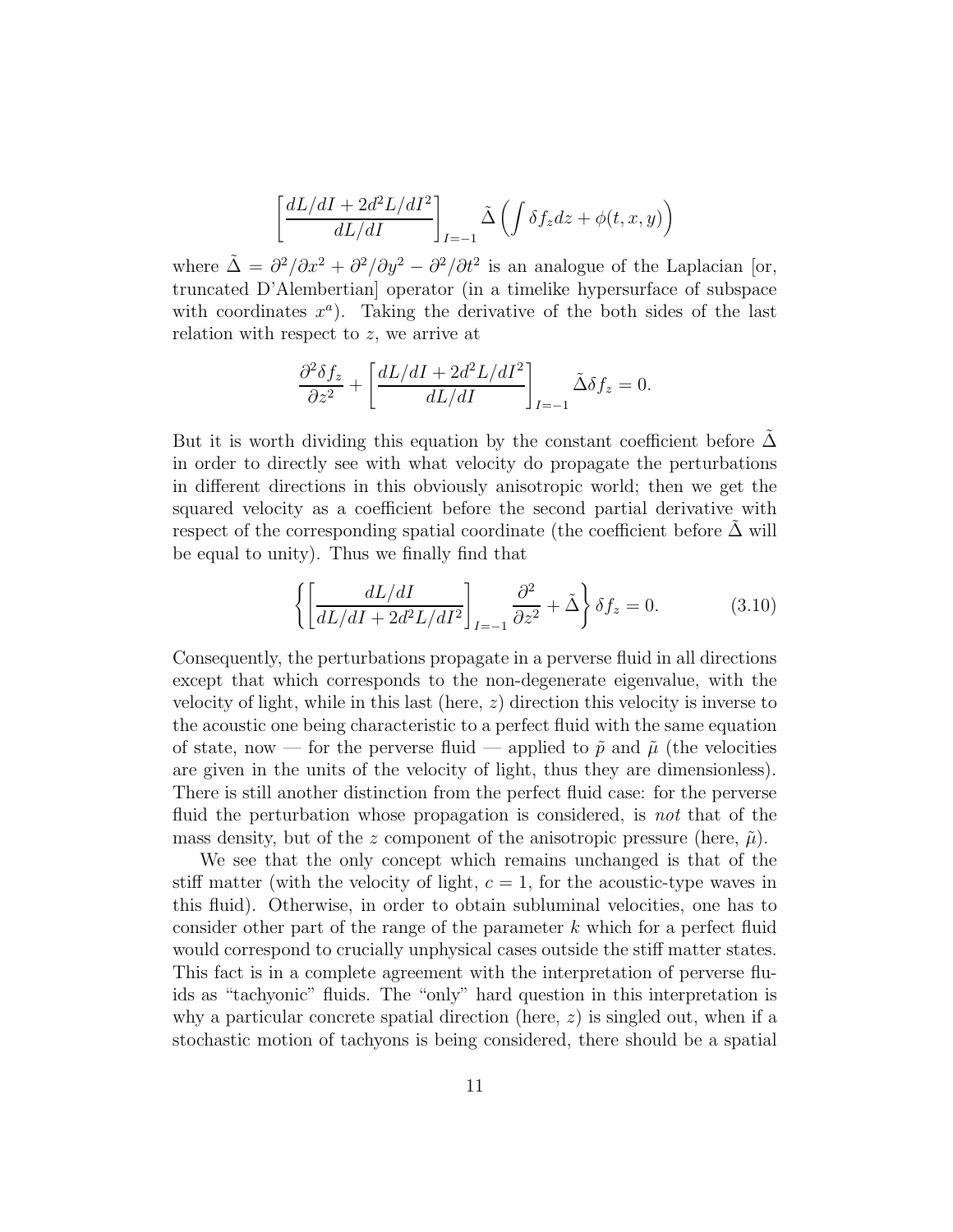isotropy in the overall picture. The theory, especially if we go to the mentioned "other part" of the range of the parameter  $k$ , is highly nonlinear, and there is no way to take a meaningful superposition of all possible directions of the axes here named as  $z$ . This is clearly a conflict between the usual concepts of physical objects and the tachyonic ones; the only case which can be meaningfully considered in this connection, is the case of linear equations, with  $k = 1$ , when a superposition of solutions is automatic. Probably, from this starting point one should begin the formulation of the statistical model of perverse fluids. Otherwise these theoretical objects should be taken as some formal concepts, though sufficiently well described in general relativistic field theory, and one has to look for further results following from this theory in order to come to a better understanding of this subject.

An amazing situation has been however developed in the  $(2+1)$ -spacetime theory where one of the best studied solutions is that with a perverse fluid (though generally misinterpreted as an "electric field").

### 3.3 Null fluids (coherent radiation)

In the null, or radiation case the vector f is null,  $I = 0$ , and the respective eigenvalue is equal to zero. The stress-energy tensor cannot be brought to a diagonal form, it always contains a nontrivial flux component. However this component can be made as small as one wishes (the Doppler effect), only its vanishing occurs for the degenerate (forbidden) transformation to the velocity of light in the direction of the flux.

In fact, the stress-energy tensor of the null fluid reads  $T_{\alpha}^{\beta} = \lambda f_{\alpha} f^{\beta}$ . Now f is not a simple eigenvector: there exist other D−2 eigenvectors corresponding to the eigenvalue zero, and these are spacelike vectors (say,  $l_a, a = 3, \ldots, D$ ) orthogonal to f. Let us rename f as v; thus  $v \cdot v = 0$ ,  $l_a \cdot l_b = -\delta_b^a$ ,  $v \cdot l_a = 0$ , while

$$
T_{\alpha}^{\beta} = \lambda v_{\alpha} v^{\beta}, \quad T_{\alpha}^{\beta} v^{\alpha} = 0 = T_{\alpha}^{\beta} l_{a}^{\alpha}.
$$
 (3.11)

We choose the last vector,  $w$ , to be null, orthogonal to  $l_a$ , and normalized with respect to v as  $w \cdot v = 1$ . Then the two mutually related bases (one covector,  $\theta^{(\alpha)}$ , and another vector one,  $X_{(\alpha)}$  can be introduced as

$$
\theta^{(0)} = \underline{w}, \ \theta^{(1)} = \underline{v}, \ \theta^{(a)} = \underline{l}_a \tag{3.12}
$$

and

$$
X_{(0)} = \overline{v}, \ X_{(1)} = \overline{w}, \ X_{(2)} = -\overline{l}_a,\tag{3.13}
$$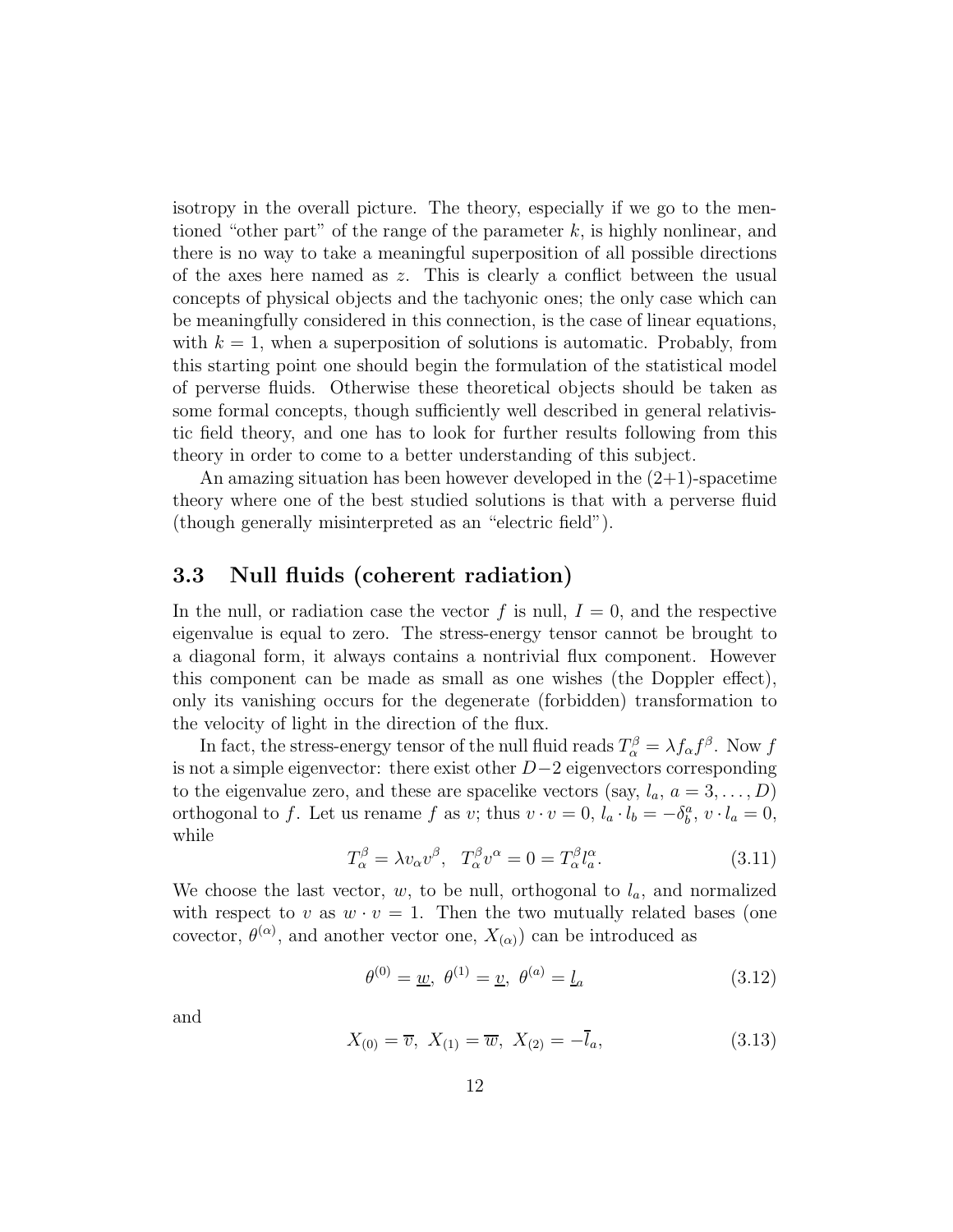<span id="page-12-0"></span>thus  $\theta^{(\beta)} \cdot X_{(\alpha)} = \delta^{\beta}_{\alpha}$  (the underlined objects being covectors and overlined, vectors).

In anticipation, it may be mentioned that here the rotating field can easily be described, as this is the case for the perfect and perverse fluids. Then the (co)vector  $w$  will acquire an additional term proportional to  $v$  (the coefficient being a function of coordinates), *cf.* [4.2](#page-13-0).

## 4 The Machian field

The  $(D-1)$ -form field will be described in D by the potential

$$
C = \frac{1}{(D-1)!} C_{\mu_1...\mu_{D-1}} dx^{\mu_1} \wedge \ldots \wedge dx^{\mu_{D-1}} \tag{4.1}
$$

yielding the skew-symmetric field tensor (D-form)

$$
W = dC.\t\t(4.2)
$$

Its invariant reads

$$
K = *(W \wedge *W) \equiv \frac{1}{D!}W_{\alpha_1...\alpha_D}W^{\alpha_1...\alpha_D} \equiv \tilde{W}^2; \tag{4.3}
$$

we shall use it to construct the Lagrangian of a free  $(D-1)$ -form field. Here

$$
\tilde{W} := *W = \frac{1}{D!} W_{\alpha_1 \dots \alpha_D} E^{\alpha_1 \dots \alpha_D}, \text{ thus } W_{\alpha_1 \dots \alpha_D} = : \tilde{W} E_{\alpha_1 \dots \alpha_D}, \quad (4.4)
$$

 $\tilde{W}$  being axial scalar (often called "pseudoscalar").

#### 4.1 The cosmological term

For the  $(D-1)$ -form field with its invariant  $(4.3)$ , the stress-energy tensor takes the form

$$
T_{\alpha}^{\beta} = \left(2K\frac{dL}{dK} - L\right)\delta_{\alpha}^{\beta},\tag{4.5}
$$

exactly coinciding with this tensor for the 3-form field in 3+1 (but now with D-dimensional indices). A similar situation repeats for the field equations: they reduce to

$$
K^{1/2} \frac{dL}{dK} = \text{const.} \tag{4.6}
$$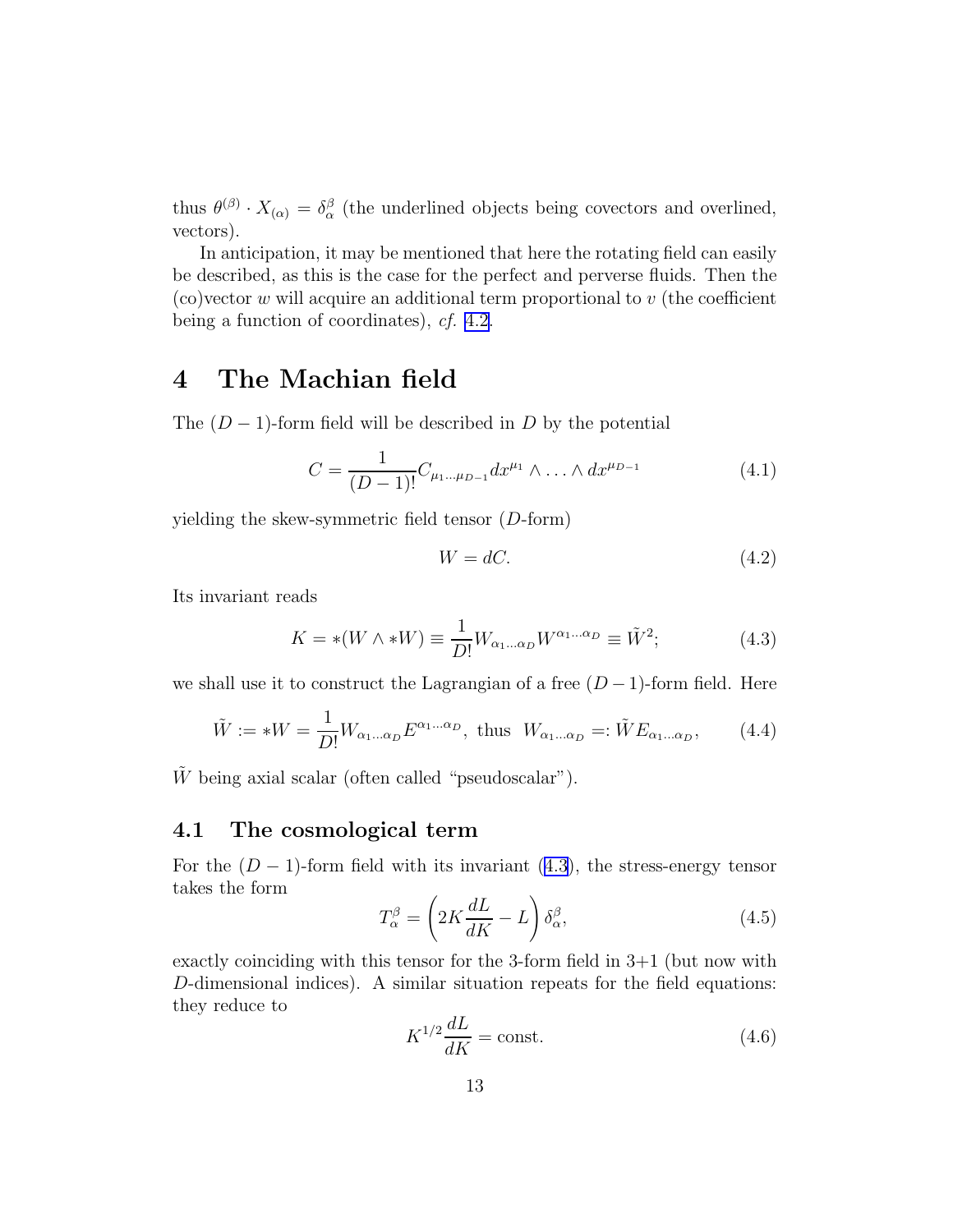<span id="page-13-0"></span>The further conclusions are the same as in [\[21](#page-31-0)] for the 3-form field, and we repeat them here in short. If  $L \sim K^{1/2}$ , all  $(D-1)$ -forms C identically satisfy  $(4.6)$ , while the stress-energy tensor identically vanishes. Otherwise, K should be constant, and the stress-energy tensor [\(4.5](#page-12-0)) becomes proportional to  $\delta_\alpha^\beta$  with a constant coefficient obviously identifiable with the cosmological constant Λ. The case  $L \sim K^{1/2}$  corresponds to  $\Lambda = 0$ , this being the intrinsically relativistic  $(D-1)$ -form field in D, offering an alternative interpretation to the cosmological constant problem (see [\[21\]](#page-31-0)). Since the 2-form  $C$  also permits to introduce rotating fluids in  $2+1$  (similarly to this role of 3-form field in 3+1, though we leave here this subject without further consideration), we are inclined to relate this field to the fundamental cosmological Machian field (probably, of the type of that proposed by Sakurai,[[25](#page-32-0)]).

### 4.2 Rotating systems

Turning to the rotating fluid case, one has to generalize the dynamical equation, for example that previously taken in the form [\(3.5](#page-7-0)), so that it will describe a rotating congruence f or, equivalently, u. The  $(3+1)$ -dimensional case was already discussed in[[21](#page-31-0), [22](#page-31-0)]. Below we shall consider only the case of the  $(2+1)$ -spacetime where we have to add to the Lagrangian  $L(I)$  a new term, say,  $M(J)$ , where a new invariant involving W [see [\(4.4](#page-12-0))] as well as  $A_{\mu}f^{\mu}$ , reads

$$
J := W_{\lambda\mu\nu}A^{\lambda}F^{\mu\nu} \equiv \tilde{W}E_{\lambda\mu\nu}A^{\lambda}F^{\mu\nu} \equiv 2\tilde{W}A^{\lambda}f_{\lambda}
$$
(4.7)

[a product of two axial scalars (pseudoscalars)]. Due to the complete antisymmetrization of the product  $A \wedge F$  in (4.7) involving three indices, the additional term appearing in the stress-energy tensor, will be of the type of  $(4.5):$  $(4.5):$ 

$$
T_{\alpha}^{\beta} = \left(2J\frac{dM}{dJ} - M\right)\delta_{\alpha}^{\beta},\tag{4.8}
$$

thus it will vanish if  $M \sim J^{1/2}$ , or if  $J\frac{dM}{dJ}$  vanishes simultaneously with M due to some property of  $M$ , as this will be the case for the problems considered in Section [6](#page-15-0). The new 1-form field equation is

$$
d\left(\frac{dL}{dI}f + \frac{dM}{dJ}\tilde{W}A\right) = -\frac{dM}{dJ}\tilde{W}F,
$$
\n(4.9)

thus  $d\left(\frac{dM}{dJ}\tilde{W}F\right) = 0$  is a condition on  $\tilde{W}$ .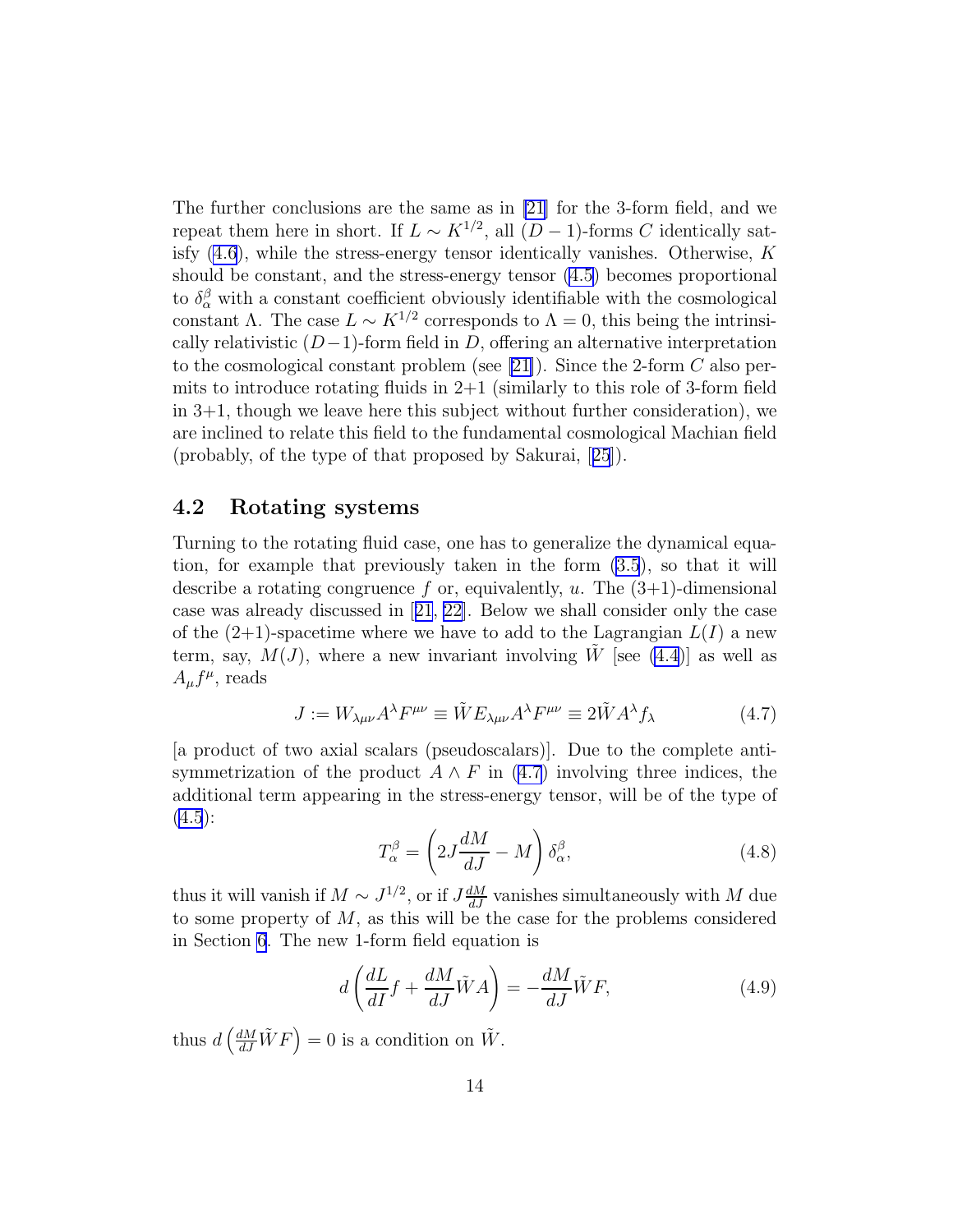<span id="page-14-0"></span>For the 2-form field, the additional term in the left-hand side of the equation [\(4.6](#page-12-0)), emerges:

$$
2\frac{dM}{dJ}A^{\lambda}f_{\lambda} \tag{4.10}
$$

[its sum with the left-hand side of([4.6\)](#page-12-0) to be a constant; however, this contribution vanishes at least under a sufficiently general class of natural assumptions, so we do not write here the complete sum of terms from([4.6\)](#page-12-0) and  $(4.10)$ . Thus from  $(4.9)$  and  $(4.6)$  plus  $(4.10)$  one can calculate the function W which was in fact still arbitrary, and obtain the rotation characteristics of the fluid. This completes the introduction of rotation in the theory of perfectfluids in  $2+1$  (*cf.* a different method used in  $3+1$ , [[21](#page-31-0)]; the important differences are here due to the change of dimensionality).

## 5 Electromagnetism from the systematic viewpoint

As in the case of a perfect fluid, we postulate here in D dimensions essentially the same properties of the stress-energy tensor as they are in 3+1 for the field under consideration (now, Maxwell's field). The only differences are those which are due to the other dimensionality. It is easy to see that the same distribution of eigenvalues and eigenvectors (the degenerate pairs of eigenvalues, and  $D$  eigenvectors equally divided between these eigenvalues) is possible only in even number of dimensions, thus  $D = 2m$ . This means that the intensity tensor  $F$  of the field should be an  $m$ -form [hence the potential tensor A is an  $(m-1)$ -form, and in accordance with the terminology of the theory we call this field the  $(m-1)$ -form field. In general, this field gives two invariants,  $I_1 = F \cdot F$  and  $I_2 = F \cdot *F$ . \* means here the Hodge star (dual conjugation) which merely rearranges the components of  $F$  when passing to  $*F$ , as this is the case in 3+1. Similarly, the second invariant in general reduces to a covariant divergence, thus not being of use in obtaining the linear Euler–Lagrange equations (it can result then merely in a surface term). The analogy with the usual Maxwell theory further spreads to the dynamical and structure field equations. The stress-energy tensor is equally distributed between two m-dimensional subspaces, and in the linear theory  $(k = 1)$ it manifests intrinsically relativistic features — always when this Maxwelltype field can exist (for all  $D = 2m$ , see Table 1). It is obvious that these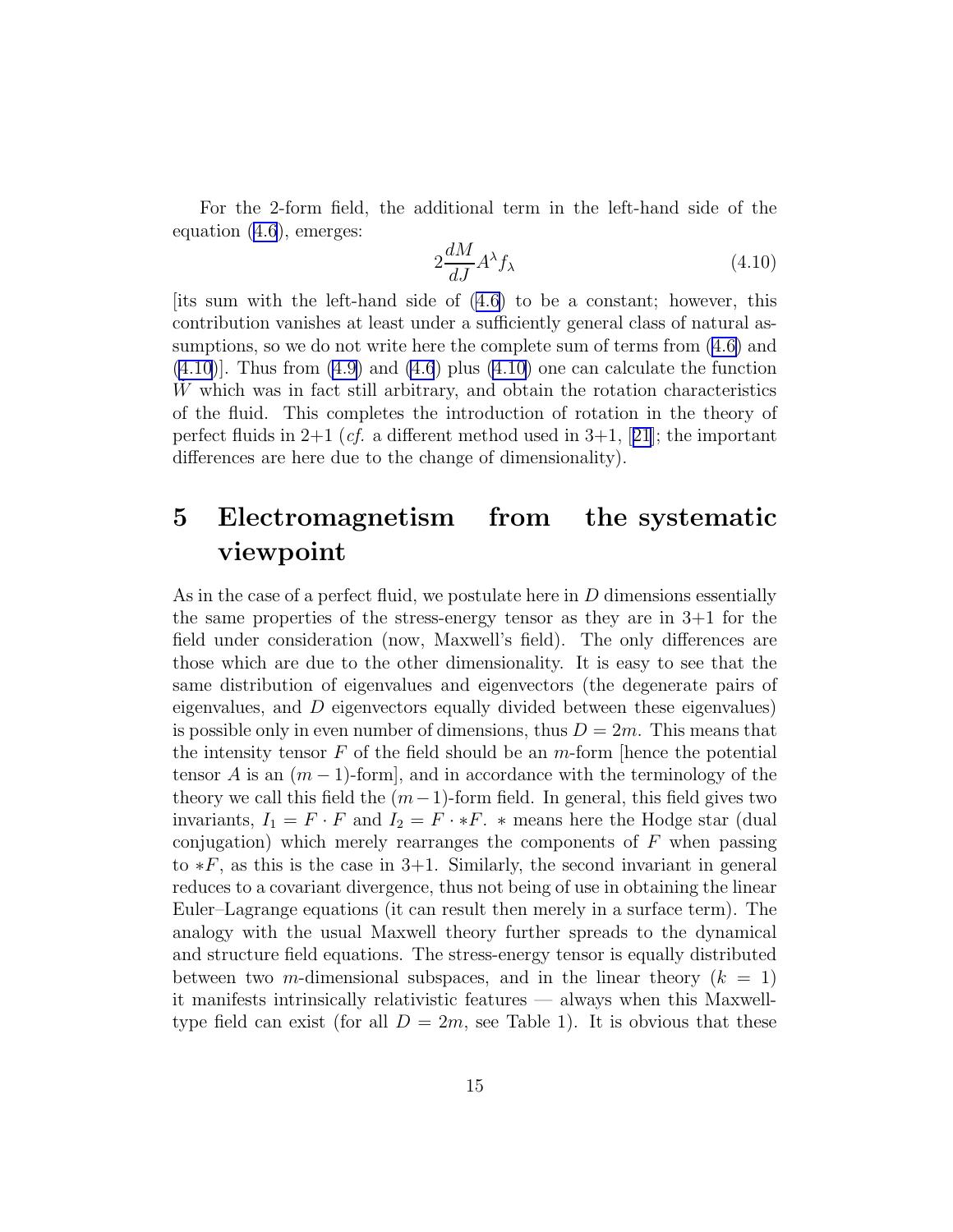<span id="page-15-0"></span>properties cannot occur by a coincidence, so this should express a profound law of nature. One has all reasons to admit that this is a fundamental field which singles out the even-dimensional spacetimes in the physical picture of universe.

In  $1+1$ , and only then, the Maxwell-type field is simultaneously a fluid field (its magnetic type coinciding with a perfect, and electric, with a perverse fluid, the both being intrinsically relativistic), and, moreover, this is a scalar field. In  $2+1$  and  $4+1$  (as in all other odd-dimensional spacetimes) the Maxwell-type field simply does not exist (see the Theorem in the Appendix [B](#page-5-0)).

### 6 Some exact solutions

In our approach some new ways can be used to find exact Einstein–Maxwell and Einstein–Euler solutions. In particular, when fluids are described via  $(D - 2)$ -form fields, the equations of state corresponding to the specific invariant-dependence of Lagrangians  $[L(I)]$  provide additional algebraical equations which give new relations between unknown functions. Another way leading from already known solutions, for example, in  $3+1$ , to lowerdimensional (say,  $2+1$ ) solutions, is the use of spacetime sections of the former spacetimes, sometimes with a redetermination of functions (see[[23](#page-31-0)] as well as the null solutions given below). Still another method of finding new exact solutions, this time in higher-dimensional spacetimes, is a hybridization (sometimes, inbreeding- and chimaera-engineering) of already-known lowerdimensional solutions or their sections, in general involving a redetermination of functions.

Below some examples are given of new solutions in  $2+1$ , the incoherent dust and coherent null fluid solutions.

### 6.1 Generalities

First we consider the general Einstein-Euler equations with a natural metric ansatz. The case when  $I > 0$ , as we already know, describes perfect fluids. In the curvature coordinates (Synge's terminology) the appropriate orthonormal tetrad basis is

$$
\theta^{(0)} = e^{\alpha} (dt - \Phi d\phi), \ \theta^{(1)} = e^{\beta} dr, \ \theta^{(2)} = r d\phi, \tag{6.1}
$$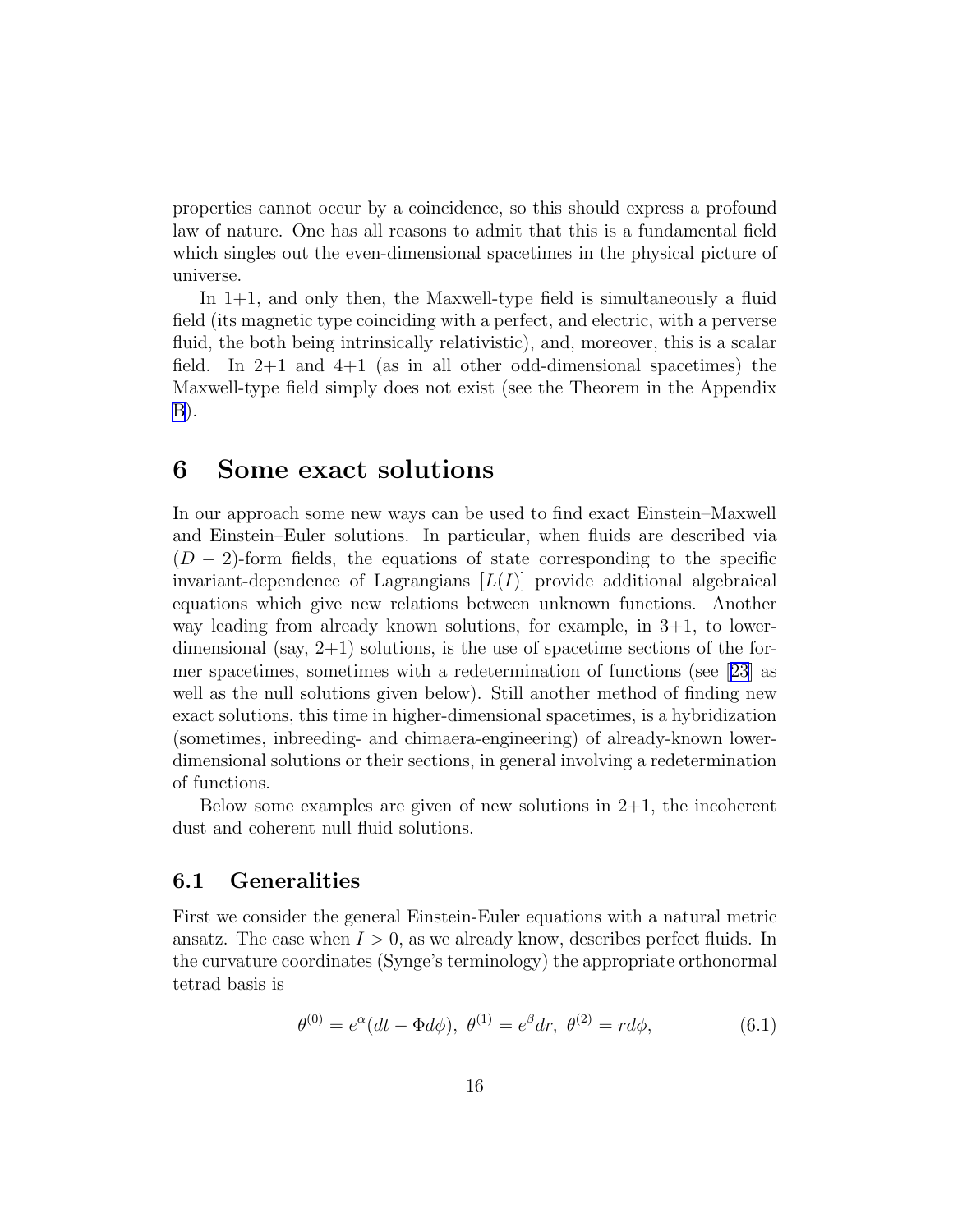<span id="page-16-0"></span> $\alpha$ ,  $\beta$ , and  $\Phi$  being functions of r. Then

$$
ds^{2} = e^{2\alpha} (dt - \Phi d\phi)^{2} - e^{2\beta} dr^{2} - r^{2} d\phi^{2}, \quad \sqrt{g} = r e^{\alpha + \beta}.
$$
 (6.2)

It is easy to calculate (using, for example, the Cartan exterior forms formalism) the Ricci tensor components,

$$
R_{(0)(0)} = -\frac{1}{r} \left( r\alpha' e^{\alpha-\beta} \right)' e^{-(\alpha+\beta)} - \frac{1}{2r^2} \Phi'^2 e^{2(\alpha-\beta)},
$$
  
\n
$$
R_{(1)(1)} = \left( \alpha' e^{\alpha-\beta} \right)' e^{-(\alpha+\beta)} - \frac{\beta'}{r} e^{-2\beta} - \frac{1}{2r^2} \Phi'^2 e^{2(\alpha-\beta)},
$$
  
\n
$$
R_{(2)(2)} = \frac{1}{r} \left( e^{\alpha-\beta} \right)' e^{-(\alpha+\beta)} - \frac{1}{2r^2} \Phi'^2 e^{2(\alpha-\beta)},
$$
  
\n
$$
R_{(0)(2)} = \frac{1}{2} \left( \frac{1}{r} \Phi' e^{(3\alpha-\beta)} \right)' e^{-(2\alpha+\beta)},
$$

as well as the scalar curvature  $R = R_{(0)(0)} - R_{(1)(1)} - R_{(2)(2)}$ . Of course, the curvature coordinates are not applicable when Nariai-type spacetimes are considered. The convenience of the proper (eigenvector) basis is that with respect to it the stress-energy tensor takes the diagonal form, hence  $R_{(0)(2)} = 0$  and  $R_{(1)(1)} = R_{(2)(2)}$ . The both of these equations are easily integrated yielding

$$
\frac{1}{r}\Phi'e^{3\alpha-\beta} = \omega = \text{const}
$$
 (6.3)

and

$$
\frac{1}{r} \left( e^{\alpha} \right)' e^{-\beta} = C = \text{const},\tag{6.4}
$$

respectively.

The remaining Einstein equations read

$$
G_{(0)(0)} \equiv \frac{1}{2} \left( R_{(0)(0)} + R_{(1)(1)} + R_{(2)(2)} \right) = -\varkappa \mu \tag{6.5}
$$

and

$$
\frac{1}{2}\left(G_{(1)(1)} + G_{(2)(2)}\right) \equiv \frac{1}{2}R_{(0)(0)} = -\varkappa p.
$$
\n(6.6)

In the description of a perfect fluid they are usually treated as "definitions" of the mass density and pressure (though when a specific equation of state is assumed, their combination gives an additional restriction on the metric coefficients).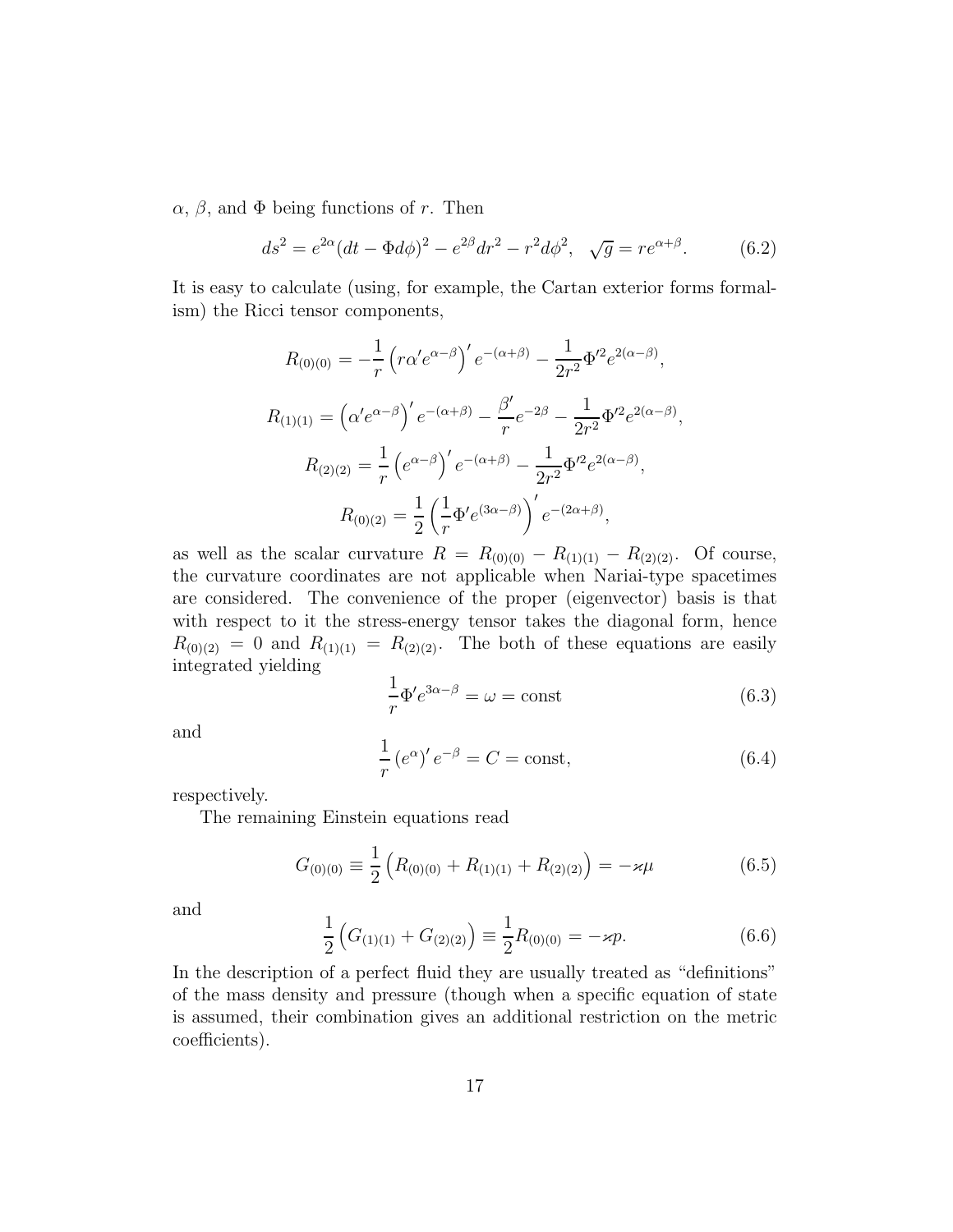<span id="page-17-0"></span>Let us consider for a while the flat  $2+1$  spacetime in polar coordinates,

$$
ds_0^2 = dt^2 - dr^2 - r^2 d\phi^2,
$$
\t(6.7)

with

$$
A = qa(r)d\phi \tag{6.8}
$$

where q is a constant, and see which function  $a(r)$  would fulfil the 1-form field equation in a non-self-consistent problem (without taking into account Einstein's equations). First of all we observe that

$$
F = dA = qa'dr \wedge d\phi,\tag{6.9}
$$

so that

$$
I = \frac{1}{2} F_{\mu\nu} F^{\mu\nu} = \frac{q^2 a'^2}{r^2} > 0
$$
\n(6.10)

(clearly, the perfect fluid case). Let also  $L = \sigma I^k$ , thus

$$
\sqrt{g} \frac{dL}{dI} F^{\mu\nu} = \sigma k \left( \frac{qa'}{r} \right)^{2k-1} \left( \delta_r^{\mu} \delta_\phi^{\nu} - \delta_\phi^{\mu} \delta_r^{\nu} \right). \tag{6.11}
$$

Then the 1-form field equation reads

$$
\left(\sqrt{g}\frac{dL}{dI}F^{\mu\nu}\right)_{,\nu} = -\sigma k \left[\left(\frac{qa'}{r}\right)^{2k-1}\right]'\delta^{\mu}_{\phi} = 0\tag{6.12}
$$

(no rotation is involved). The solution is  $a' = r$  (the integration constant is incorporated into q); another possible solution is  $k = 1/2$ , but this is the case of an incoherent dust which will be later discussed separately, so we shall now consider the first alternative.

Now, returning to our more general problem, we plausibly postulate the 1-form field potential and the corresponding field tensor to be

$$
A = \frac{1}{2}qr^2d\phi, \quad F_{\mu\nu} = qr\left(\delta^r_{\mu}\delta^{\phi}_{\nu} - \delta^{\phi}_{\mu}\delta^r_{\nu}\right)
$$
(6.13)

(the second integration constant in  $a(r)$  — see (6.12) — corresponds to addition of an exact form to A and is dropped). This ansatz is similar to the Horský–Mitskievich method of constructing exact charged solutions in  $3+1$ (see [\[11\]](#page-31-0) and [\[28\]](#page-32-0)), though the Killing vector  $\xi$  approach is not automatically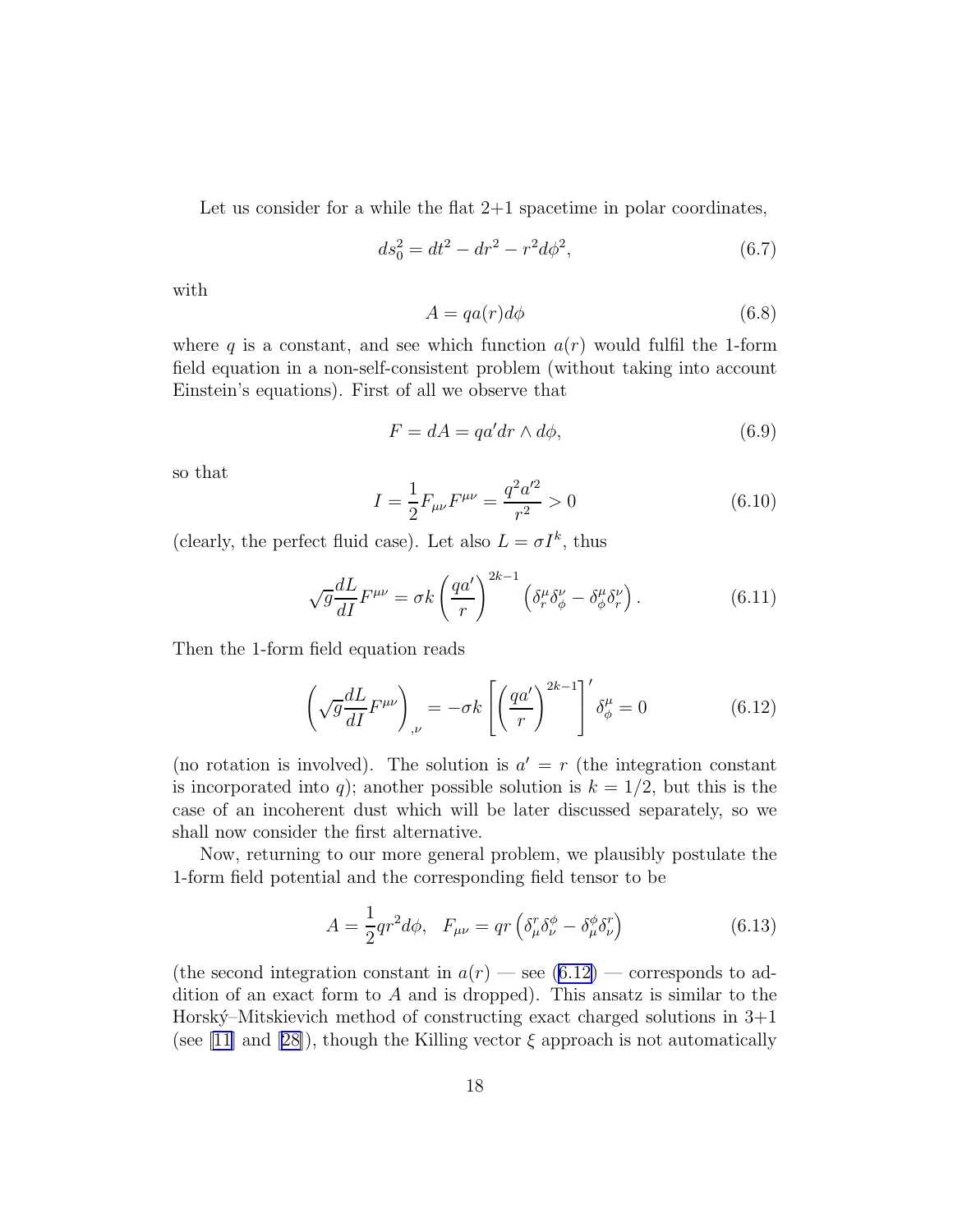<span id="page-18-0"></span>applicable directly to the 1-form field potential A due to the (in general) nonlinear nature of the field.

In([6.13\)](#page-17-0) we find components of the covariant field tensor in the spacetime metricized by [\(6.2](#page-16-0)); its independent nontrivial contravariant components are

$$
F^{12} = \frac{q}{r}e^{-2\beta}, \quad F^{10} = \frac{q}{r}\Phi e^{-2\beta}.
$$
 (6.14)

Since  $f = *F$ ,

$$
f_{\mu} = q e^{\alpha - \beta} \left( \delta_{\mu}^{t} - \Phi \delta_{\mu}^{\phi} \right), \quad f^{\mu} = q e^{-(\alpha + \beta)} \delta_{0}^{\mu}.
$$
 (6.15)

This means, in particular, that

$$
A_{\mu}f^{\mu} = 0 \tag{6.16}
$$

[*cf.* the remarks on vanishing of M in the Subsection [4.2,](#page-13-0) as well as the expression [\(4.10](#page-14-0))]. The relativistic velocity of the fluid is the normalized vector  $f$ ,

$$
u = \theta^{(0)} = e^{\alpha} (dt - \Phi d\phi), \ \ u^{\mu} = e^{-\alpha} \delta_0^{\mu}, \tag{6.17}
$$

and the field invariant is

$$
I = \frac{1}{2} F_{\mu\nu} F^{\mu\nu} = f_{\mu} f^{\mu} = f_0 f^0 = q^2 e^{-2\beta}.
$$
 (6.18)

This expression as well as those to be deduced below will prove to be of importance in finding exact solutions of the complete system of field equations. The usual treatment of perfect fluids concentrates essentially on Einstein's equations, but we shall see that inclusion of 1- and 2-form field equations and concrete expressions of Lagrangian and stress-energy tensor components, makes calculations much easier.

### 6.2 Rotating solutions

As to the Lagrangians and field equations, we admit the relations given in Subsection [4.2](#page-13-0) with vanishing invariant  $J$  whose derivatives with respect to  $A_{\mu}$  and  $F_{\mu\nu}$  are however different from zero. Thus the 2-form field equation  $(4.6)$  $(4.6)$  plus  $(4.10)$  is satisfied trivially (we shall not use the free field Lagrangian in this case) and the 1-form field equation takes the form

$$
d\left[\frac{dL}{dI}2e^{\alpha-\beta}(dt-\Phi d\phi)+\frac{dM}{dJ}\tilde{W}r^2d\phi\right]=-2\frac{dM}{dJ}\tilde{W}r\,dr\wedge d\phi.\qquad(6.19)
$$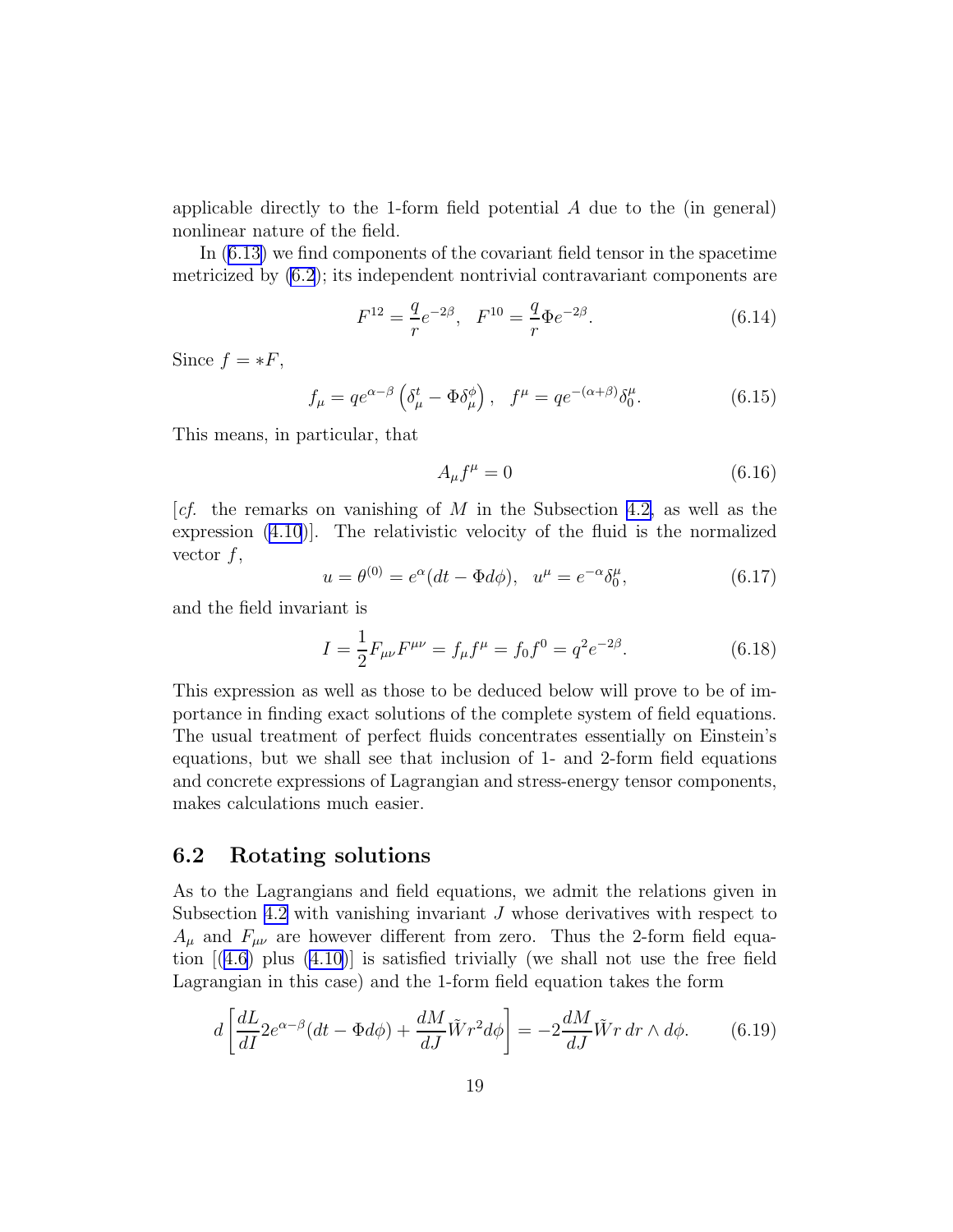<span id="page-19-0"></span>This equation implies (for general  $a(r)$  as well)

$$
\frac{dL}{dI}e^{\alpha-\beta} = -N = \text{ const.},\tag{6.20}
$$

a new integral when  $\Phi \neq 0$ , and

$$
\left(\frac{dM}{dJ}\tilde{W}r^2 + 2N\Phi\right)' = -2\frac{dM}{dJ}\tilde{W}r.
$$
\n(6.21)

It is clear that rotation will not disappear only if  $M = \lambda J$  with  $\lambda = \text{const};$ we put  $\lambda = 1$  without infringing generality of our considerations. Thus

$$
\tilde{W} = -\frac{2N}{r^4} \int \Phi' r^2 dr,\tag{6.22}
$$

while the function  $\Phi$ , as well as another unknown function, have to be found from Einstein's equations. In 3+1 we call the conditions corresponding to  $(6.20)$  and  $(6.21)$  in the Horský–Mitskievich approach, the Maxwell conditions (they follow there from Maxwell's equations); let us baptize them in 2+1 as the Euler conditions.

Turningto the simplest equation of state ([3.6\)](#page-7-0) when  $L = -\sigma I^k$ , thus  $dL/dI = kL/I$  $dL/dI = kL/I$  $dL/dI = kL/I$ , and taking into account ([6.18\)](#page-18-0) and (6.20), we find that

$$
\mu = -L = \frac{Nq^2}{k}e^{-\alpha - \beta}.\tag{6.23}
$$

Thus

$$
p = \frac{2k - 1}{k} q^2 N e^{-\alpha - \beta}.
$$
 (6.24)

Howeverthere is another way to express  $L:$  directly from  $(6.18)$  $(6.18)$ ,

$$
L = -\sigma I^k = -\sigma q^{2k} e^{-2k\beta}.
$$
\n(6.25)

Comparing the two expressions of  $L$ , (6.23) and (6.25), we come to a remarkable algebraic relation between  $\alpha$  and  $\beta$ ,

$$
\exp(\alpha - (2k - 1)\beta) = \frac{2N}{2k\sigma} q^{2(1-k)}.
$$
\n(6.26)

This means that we need to determine only two functions to solve our problem, say,  $\alpha$  and  $\Phi$  (in the non-rotating case there remains only one function to be found).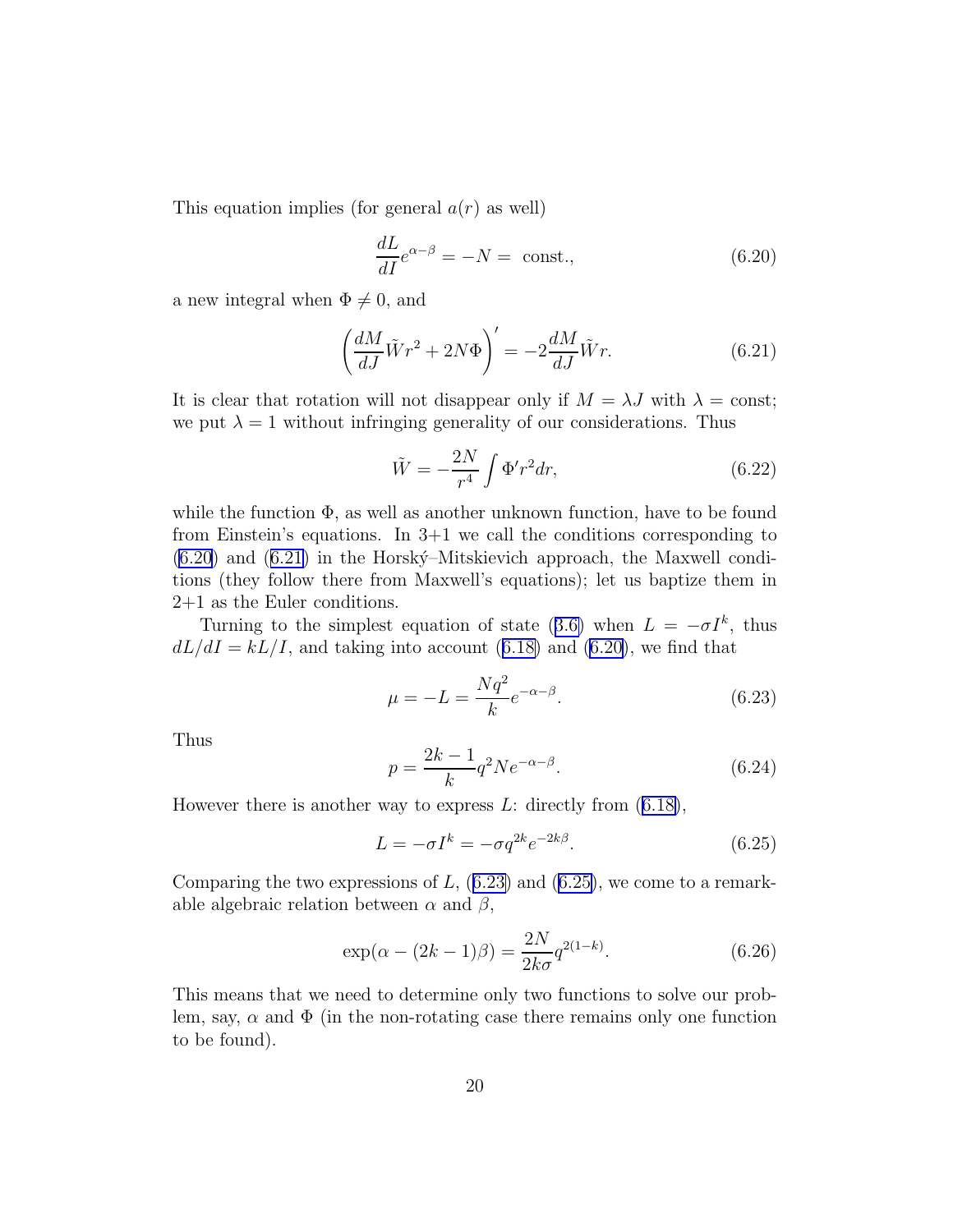#### <span id="page-20-0"></span>6.3 Incoherent dust

Incoherent dust  $(k = 1/2$ , thus  $p = 0$ ) is here a special case for which it followsfrom ([6.26\)](#page-19-0) that  $\alpha = \text{const}$ , but this, according to [\(6.6](#page-16-0)), excludes the possibility of rotation for the admitted form of the metric, with the both  $\omega$ and C being equal to zero. Thus in a  $2+1$  spacetime there exists a continuous family of *static* non-rotating dust solutions (among them a continuous set of singularities-free ones), in fact with an arbitrary spherically symmetric distribution of mass density, in an acute contrast to the situation familiar in the 3+1 spacetime. In this case, the function  $\beta(r)$  is simply not present in eq.([6.26\)](#page-19-0). The only surviving Einstein equation is([6.5\)](#page-16-0) which now takes the form

$$
\left(e^{-2\beta}\right)' = -2\varkappa\mu(r)r.\tag{6.27}
$$

This possibility of existence of static dust solutions in  $2+1$  can be related to the coefficient  $D-3$  in the weak-field approximation for  $R_{(0)}^{(0)}$  and in the equation for the "Newtonian potential" in this case, see([A.3\)](#page-24-0) and([A.9\)](#page-26-0) respectively: the Newtonian potential simply vanishes in 2+1 for any dust distribution.

It is clear that the equations obtained above, are much more general that we needed in the description of dust solutions. Indeed, they well serve in finding many other solutions (*e.g.*, the  $2+1$  analogue of the Gödel rotating world); these results will be presented elsewhere.

### 6.4 Null solutions

Solutions for null sources correspond in  $3+1$  to those which describe spacetimes filled with coherent radiation (null fluid; this latter name is also applicable to *stationary* null fields, in particular such types of electromagnetic and fluid fields). In  $3+1$  this includes pp-wave solutions, as well as the Robinson–Trautman null radiation and Einstein–Maxwell fields, known only in the absence of the cosmological term  $|13|$ . Here we find that in  $2+1$  this limitation is lifted.

It is easy to see that the gravitational field with

$$
ds^{2} = A(u)y^{2}du^{2} + 2dudv - dy^{2}
$$
 (6.28)

corresponds to

$$
R_{0202} = R_{00} = R_{00} - \frac{1}{2}g_{00}R = A(u), \ R = 0,
$$
\n(6.29)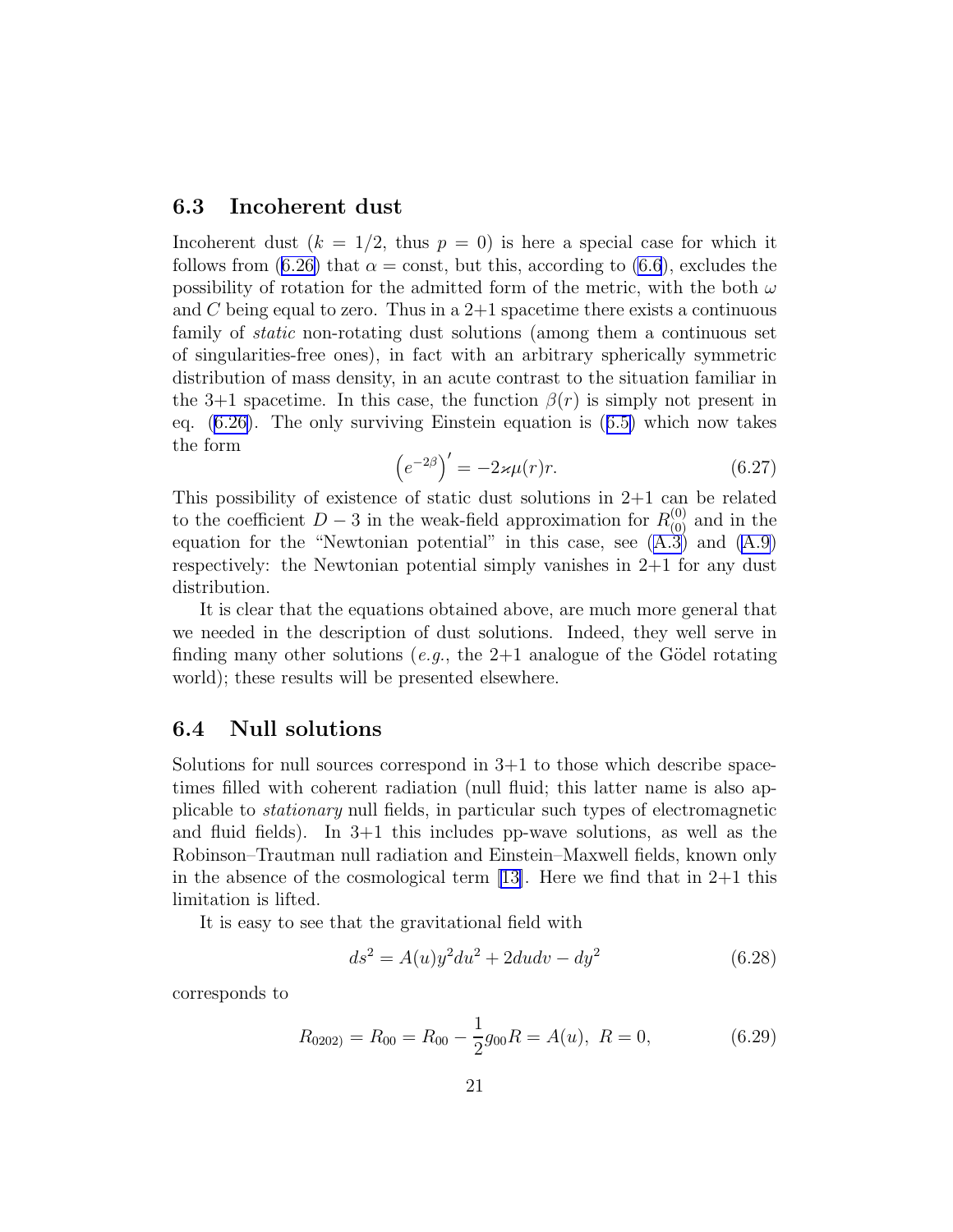<span id="page-21-0"></span>all other independent components of these tensors being equal to zero. This is exactly the  $2+1$  Einstein–Euler pp-wave solution, its  $3+1$  counterpart being a direct product of this 2+1 spacetime and a one-dimensional space. It is worth mentioning that the spacetime [\(6.28](#page-20-0)) is conformally flat in the sense of the Cotton–Schouten–York tensor, while its 3+1 counterpart is, of course, of type N.

A hybrid of [\(6.28\)](#page-20-0) and the Robinson–Trautman solution in the tetrad form

$$
\theta^{(0)} = e^{2\sqrt{\Lambda}y} du - \frac{A(u)y^2}{2} dv, \ \theta^{(1)} = dv, \ \theta^{(2)} = dy,
$$
 (6.30)

$$
g_{(\alpha)(\beta)} = \begin{pmatrix} 0 & 1 & 0 \\ 1 & 0 & 0 \\ 0 & 0 & -1 \end{pmatrix}
$$
 (6.31)

yields the non-zero independent components of the Riemann–Christoffel tensor

$$
R_{(0)(1)(0)(1)} = R_{(0)(2)(1)(2)} = -\Lambda, \ R_{(0)(2)(0)(2)} = A(u)(2\sqrt{\Lambda}y+1)e^{-2\sqrt{\Lambda}y}, \ (6.32)
$$

those of the Ricci curvature,

$$
R_{(0)(0)} = A(u)(2\sqrt{\Lambda}y + 1)e^{-2\sqrt{\Lambda}y}, \ R_{(0)(1)} = -2\Lambda, \ R_{(2)(2)} = 2\Lambda, \tag{6.33}
$$

the scalar curvature being  $R = -6\Lambda$ , and non-zero components of the Einstein conservative tensor being

$$
G_{(0)(0)} = A(u)(2\sqrt{\Lambda}y + 1)e^{-2\sqrt{\Lambda}y}, \ G_{(0)(1)} = \Lambda, \ G_{(2)(2)} = -\Lambda.
$$
 (6.34)

This is the same type of wave as [\(6.28\)](#page-20-0), but with the cosmological constant  $Λ$ . It is obvious that when  $Λ \rightarrow 0$  the metric defined by (6.30) and all its concomitants reduce to those of([6.28\)](#page-20-0).

A modification of the Robinson–Trautman Einstein–Maxwell (radiation) solution to 2+1 in the coordinates u, r,  $\phi$  (the first two of them pertaining to the null part of the basis) is

$$
\theta^{(0)} = \left(-F(u) + \frac{1}{2}\Lambda r^2\right)du + dr, \ \theta^{(1)} = du, \ \theta^{(2)} = r d\phi. \tag{6.35}
$$

Its non-zero independent concomitants are: the Riemann–Christoffel tensor,

$$
R_{(0)(1)(0)(1)} = R_{(0)(2)(1)(2)} = -\Lambda, \ R_{(1)(2)(1)(2)} = \frac{F'(u)}{r}, \tag{6.36}
$$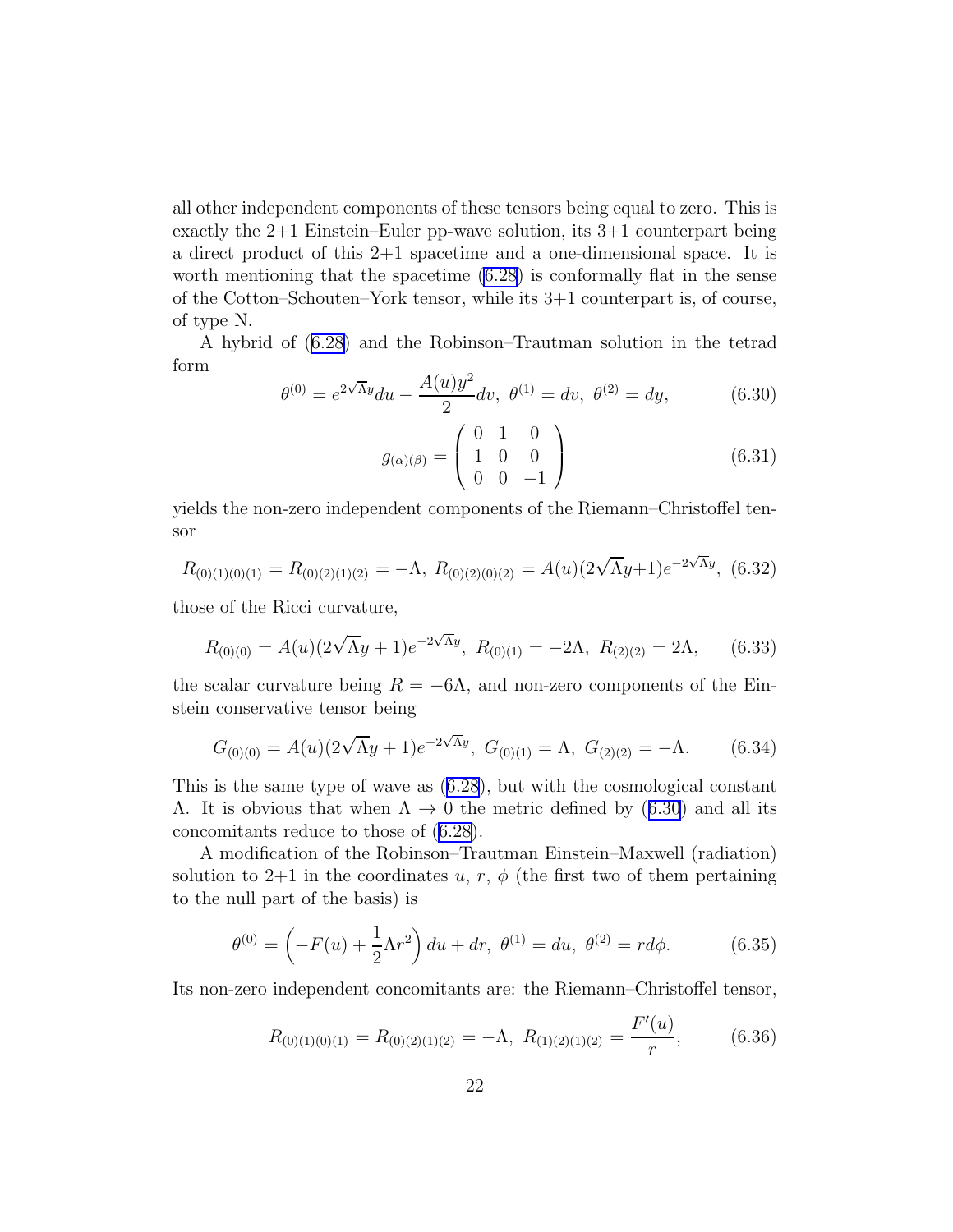<span id="page-22-0"></span>the Ricci tensor,

$$
R_{(0)(1)} = -R_{(2)(2)} = -2\Lambda, \ R_{(1)(1)} = \frac{F'(u)}{r}, \tag{6.37}
$$

 $R = -6\Lambda$ , and Einstein's conservative tensor

$$
G_{(0)(1)} = -G_{(2)(2)} = \Lambda, \ G_{(1)(1)} = \frac{F'(u)}{r}.
$$
 (6.38)

This now is a cosmological solution with null matter.

Moreover, the  $3+1$  Brdička solution (see [\[13](#page-31-0)], p. 236) which describes a conformally flat spacetime with a constant null Maxwell field (crossed electric and magnetic fields with equal intensities), has a following  $2+1$  counterpart:

$$
\theta^{(0)} = du, \ \theta^{(1)} = dv, \ \theta^{(2)} = A(u)dy \tag{6.39}
$$

with the same tetrad metric [\(6.31](#page-21-0)). In this case

$$
R_{(0)(2)(0)(2)} = R_{(0)(0)} = G_{(0)(0)} = \frac{A''(u)}{A(u)}, \quad R = 0 \tag{6.40}
$$

(all other independent components vanish), thus for  $A(u) \sim \cosh(\omega u)$  with a constant  $\omega$ , the same meaning as in 3+1 (only with the reinterpretation of 2+1 sources as fluids, perhaps a mixture of them) persists, but for a general  $A(u)$  this metric describes a wider class of null solutions, including wavelike ones (however without the  $\Lambda$  term).

## 7 New prospects of the systematic field-theoretic approach (conclusions)

It is now possible to outline a scenario of the most elementary stage of the universe evolution from the very first step when there are only two spacetime dimensions  $(D = 1+1)$ , the model which I had proposed many years ago [\[17](#page-31-0)] but which has taken a definitive shape only within the theory formulated in this talk.

In  $1+1$ , there is no real distinction between space and time, so that the only invariant frame is that of the light cone, the future and the past being purely conditional. It is most plausible that, similarly, only intrinsically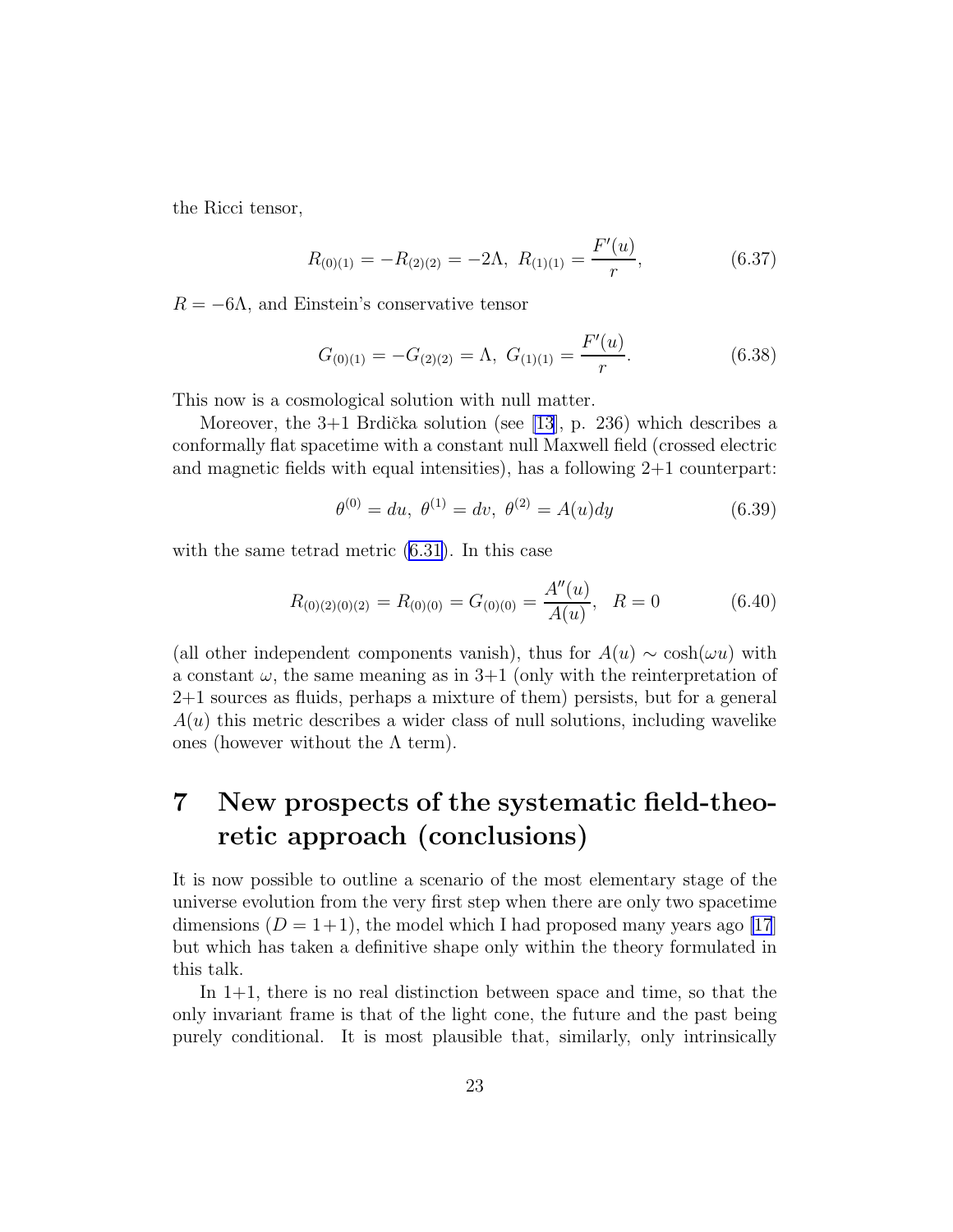relativistic and null objects (fields) can exist there. These are two fields: 0 form and 1-form ones. From Table 1 we see that they are the linear Maxwelltype and ghost Machian fields, respectively. The intrinsically relativistic 1 form Machian field in  $1+1$  is arbitrary since it is automatically a ghost field (the stress-energy tensor identically vanishing,  $\Lambda = 0$ ). Its intensity 2-form is proportional to the 2-dimensional Levi-Cività symbol giving the simplectic (skew) metric tensor, like that which is used in the spinor (complex) 2-space. It is still not clear if the proportionality coefficient (an arbitrary function) pertains to this metric or represents an independent pseudoscalar object (the first possibility seems to be more natural). These steps were realized without any other introduction of a metric, and now we get one directly from the theory, nothing less than from the Machian field. In the Maxwell-type field we have to use exactly this metric. In  $1+1$ , this is a linear scalar field about which I have still nothing more to tell. But to the metric *alias* Machian field, while it is still completely unconstrained, an additional action principle could be applied, with a Lagrangian built of the very metric and its derivatives.

We see that some, probably, very simple theory works in  $1+1$ . There should exist some mechanism responsible for glueing together pairs of elementary cells (areas) of  $1+1$  resulting in elements of, most probably, the twistor space. This glueing is not purely geometric, but more a topological issue which results in a four-dimensional geometry, obviously consistent with our 3+1 spacetime.

### Acknowledgements

First of all, I wish to express my sincere thanks to the Colleagues in the Organizing Committee of the IV Workshop for dedicating it to my seventyyears jubilee. I am greatly moved by their friendly generosity so much shared by all participants of the Workshop. My hope is that God would permit me to live up to a fulfillment of my responsibilities with respect to my pupils, friends, and this hospitable country.

I am grateful to Alberto García and Eloy Ayón-Beato for fruitful discussions and appreciate the hospitality of the CINVESTAV del IPN (México D.F.) during my scientific visits. My thanks are due to the participants of the IV Workshop on Gravitation and Mathematical Physics in Chapala, Jal., México, in particular to D.V. Ahluwalia, for their kind interest to this talk given on November 26, 2001, and valuable remarks.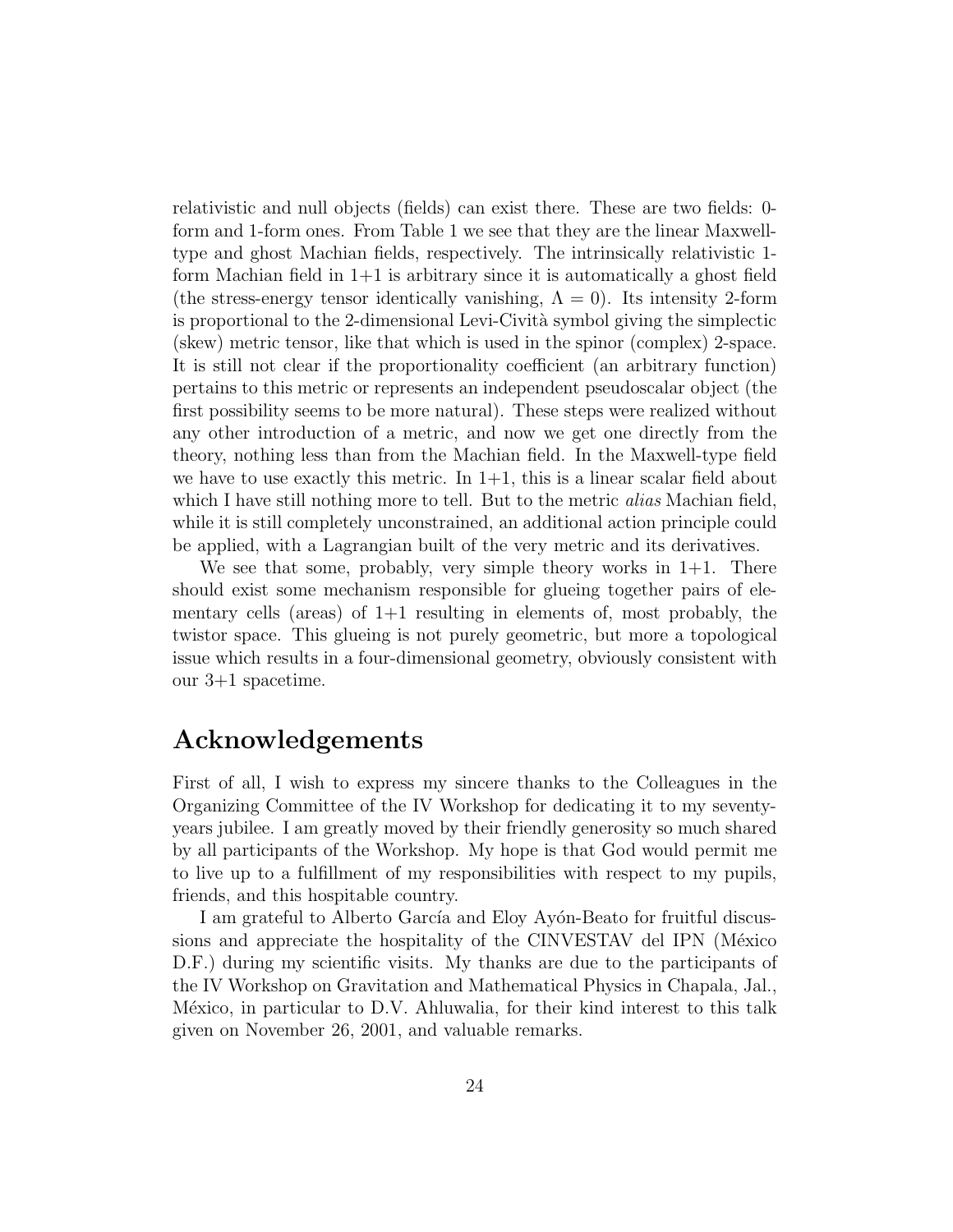## <span id="page-24-0"></span>Appendices

## A The weak field limit of Einstein's equations with relativistic sources

The Newtonian approximation for the gravitational field equation does not necessarily involve admission of non-relativistic properties of the source terms in Einstein's equations: it is sufficient to merely consider the weak-field condition for gravitational field. When a source has electromagnetic nature, one simply *cannot* ignore its intrinsically relativistic properties, since there cannot be invented any non-relativistic approximation which would describe electromagnetic stress-energy-momentum complex adequately.

Starting with Einstein's equations,

$$
R^{(\alpha)}_{(\beta)} - \frac{1}{2} R \delta^\alpha_\beta = -\varkappa T^{(\alpha)}_{(\beta)}, \tag{A.1}
$$

and taking into account that  $R = \frac{2\pi}{D}$  $\frac{2\varkappa}{D-2}T$ , we rewrite them in D dimensions as

$$
R^{(\alpha)}_{(\beta)} = -\varkappa \left( T^{(\alpha)}_{(\beta)} - \frac{1}{D-2} T \delta^{\alpha}_{\beta} \right). \tag{A.2}
$$

Thus for 00-component we have

$$
R_{(0)}^{(0)} = -\frac{\varkappa}{D-2} \left[ (D-3)T_{(0)}^{(0)} - T_{(i)}^{(i)} \right]. \tag{A.3}
$$

For  $D = 4$  the temporal part of the stress-energy tensor enters this equation symmetrically with its spatial trace. Then

$$
R_{(0)}^{(0)} = -\frac{\varkappa}{2} \left[ T_{(0)}^{(0)} - T_{(i)}^{(i)} \right], \tag{A.4}
$$

and for intrinsically relativistic sources  $[T_{(\alpha)}^{(\alpha)} = 0,$  the  $(D-1)$ -spatial part  $T^{(i)}_{(i)}$  $C_{(i)}^{(i)}$  has the same magnitude as the temporal term  $T_{(0)}^{(0)}$ , but it comes with the opposite sign]

$$
R_{(0)}^{(0)} = -\varkappa T_{\text{intr.}rel(0)}^{(0)}.\tag{A.5}
$$

Taking into account that  $\varkappa = 8\pi G$ , where G is the Newtonian gravitational constant and the velocity of light  $c = 1$ , we find that in the intrinsically relativistic case  $R_{(0)}^{(0)}$  is twice greater than in the non-relativistic case (when  $T_{(i)}^{(i)} \approx 0$ ).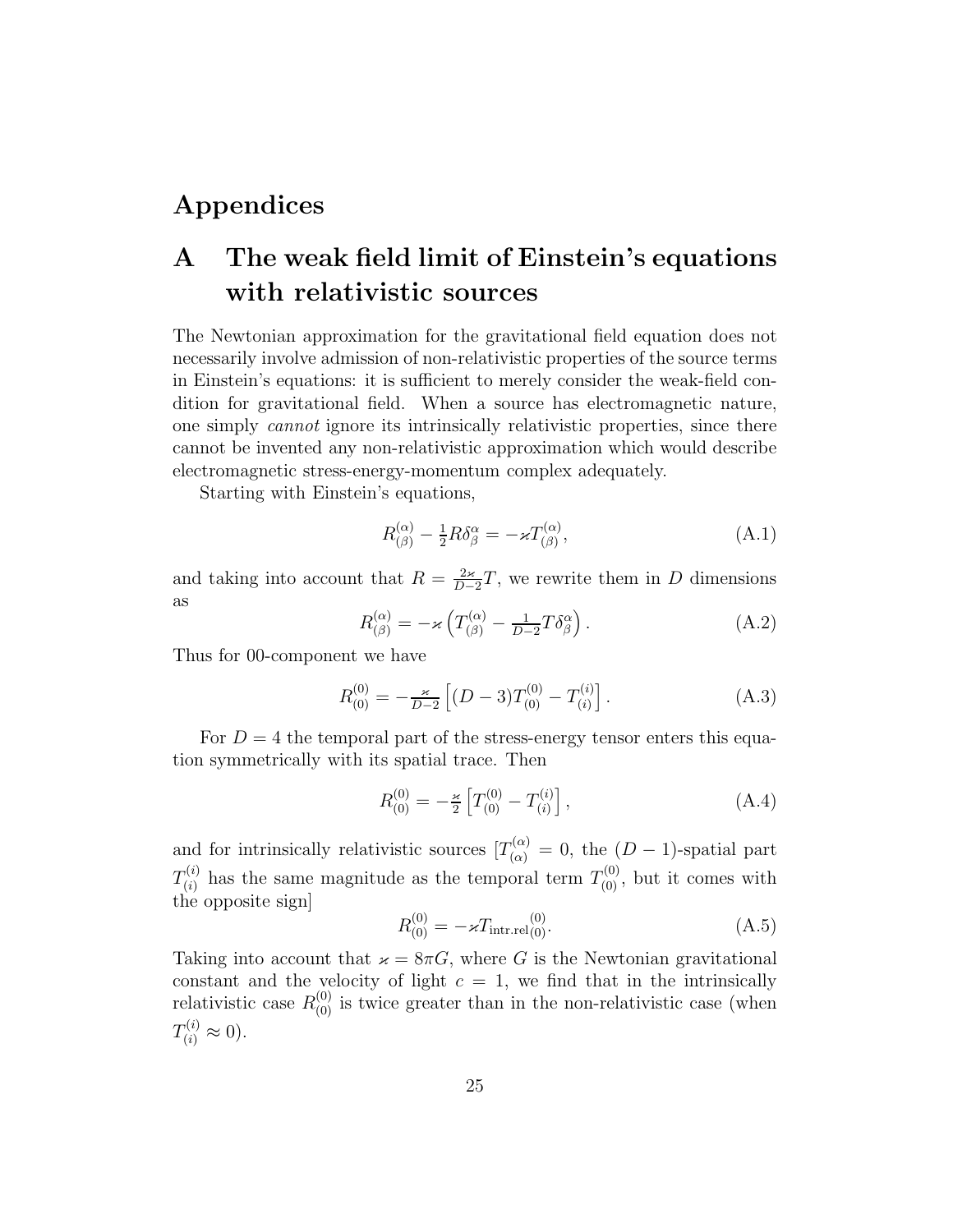For  $D=3$  the temporal part is simply absent. But when  $T^{(\alpha)}_{(\alpha)}=0$ , we have  $T_{(i)}^{(i)} = -T_{(0)}^{(0)}$  (the intrinsically relativistic case). Thus there appears the same coefficient  $\varkappa = 8\pi\gamma$ , as it was the case for  $D = 4$ . This means that in 2+1 the Newtonian-type potential can appear only in a distribution of intrinsically relativistic matter [see [\(A.3](#page-24-0))]. Moreover, one has to keep in mind the fact that there is no interaction between islets of matter submerged in vacuum, so that in order to come to an analogue of the Newtonian potential one has to consider as the zeroth approximation, an anti-de Sitter substratum. However, an overall distribution of matter is also admissible, especially when it asymptotically tends to zero (to a vacuum, thus to the flat 2+1 spacetime), and this seems to be more acceptable than the cosmological term which inevitably does not lead to such an asymptotic behaviour.

Let us consider here a static space-time with  $g_{00} = 1+2\Phi_{\rm N}, \Phi_{\rm N} \ll 1$ . The Newtonian approximation is now found from the geodesic equation for a nonrelativistic test particle. One has to express  $R_{(0)}^{(0)}$  in terms of the Newtonian potential  $\Phi_N$  (in fact, its derivatives) neglecting the higher order terms (nonlinear in the Newtonian potential and other corrections to the flat  $-$  here, Cartesian — part of the metric coefficients in a coordinated basis, all these corrections including  $\Phi_N$  being considered as infinitesimals of the first order of magnitude).

We choose now a static 1-form basis in spacetime,

$$
\theta^{(0)} = e^{\alpha} dt, \ \ \theta^{(k)} = g^{(k)}{}_{j} dx^{j}, \tag{A.6}
$$

this choice being here general enough. Then, taking the inverse triad as  $g_{(k)}^j$ , so that  $dx^j = g_{(k)}^j \theta^{(k)}$ ,  $dt = e^{-\alpha} \theta^{(0)}$ , we find  $d\theta^{(0)} = \alpha_{,j} g_{(k)}^j \theta^{(k)} \wedge \theta^{(0)}$ , from where it is easy to calculate the necessary components of 1-form connections (in this static case):  $\omega^{(0)}_{(l)} \equiv \omega^{(l)}_{(0)} = \alpha_{,j} g_{(l)}{}^{j} \theta^{(0)}$ . From the second Cartan structure equations,

$$
\Omega^{(\alpha)}(A_{\beta)} = d\omega^{(\alpha)}(A_{\beta)} + \omega^{(\alpha)}(A_{\gamma)} \wedge \omega^{(\gamma)}(A_{\beta)},
$$

neglecting non-linear terms (since in this Appendix the weak-field approximation is considered only), we find that

$$
\Omega^{(0)}(l)} \approx (\alpha_{,j}g_{(l)})^j)_{,k} g_{(i)}{}^k \theta^{(i)} \wedge \theta^{(0)} + \alpha_{,j}g_{(l)}{}^j \alpha_{,i}g_{(k)}{}^i \theta^{(k)} \wedge \theta^{(0)} \qquad (A.7)
$$

(the last term is written here for symmetry reasons, though it should be, of course, omitted). Now,

$$
R_{(0)}^{(0)} = g^{(l)(k)} R^{(0)}_{(l)(k)(0)} \approx e^{-\alpha} (e^{\alpha})_{,i,j} g^{ij}
$$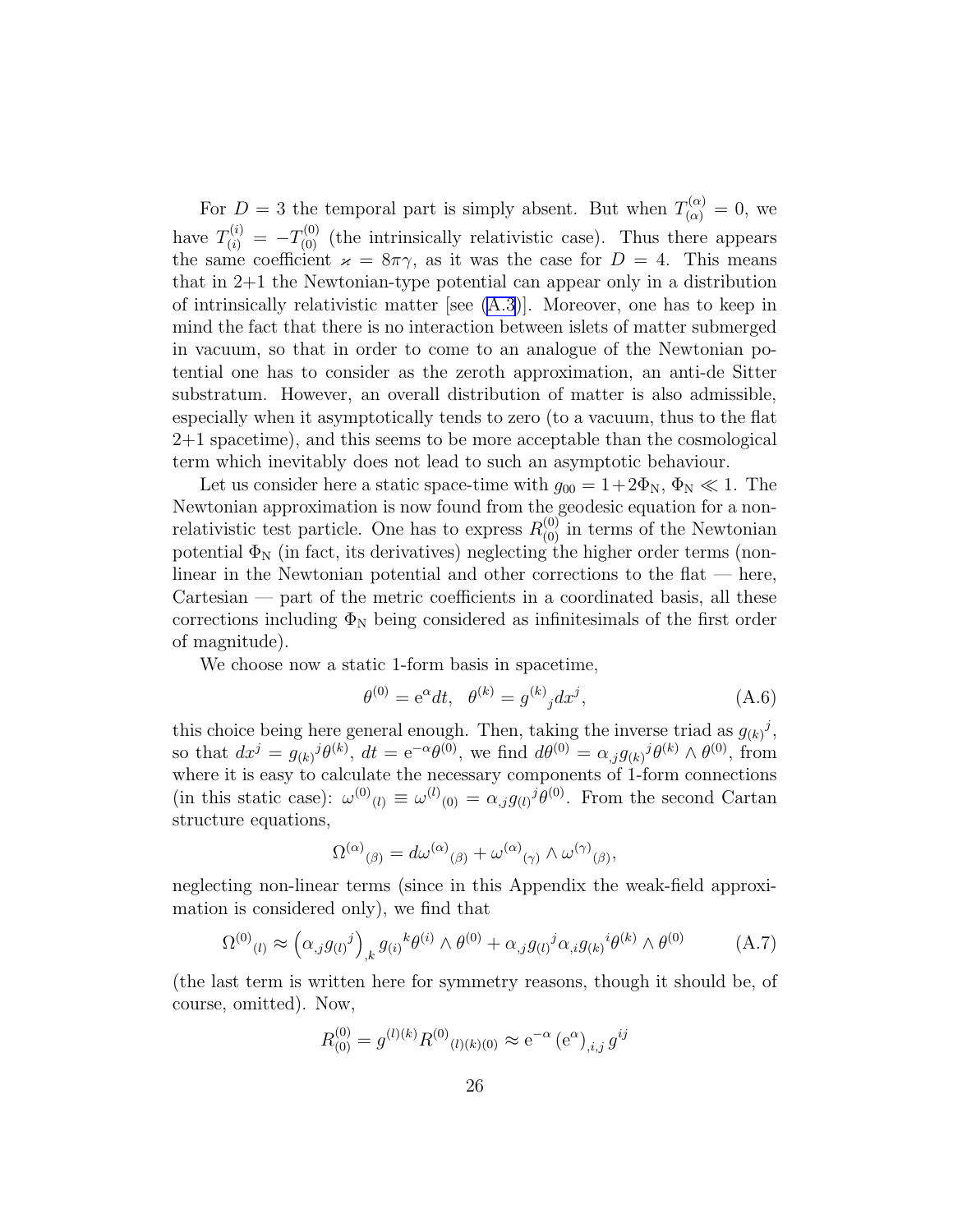<span id="page-26-0"></span>where  $g^{ij} = -\delta^i_j$  + higher-order terms (to be neglected). Since  $e^{\alpha} \approx 1 + \Phi_N$ ,

$$
R_{(0)}^{(0)} \approx -\Delta\Phi_{\rm N} \approx -\frac{\varkappa}{D-2} \left( (D-3)T_{(0)}^{(0)} - T_{(i)}^{(i)} \right), \quad \varkappa = 8\pi G; \tag{A.8}
$$

thus, in the linear static approximation,

$$
\Delta \Phi_{\rm N} \approx \frac{8\pi G}{D-2} \left( (D-3) T_{(0)}^{(0)} - T_{(i)}^{(i)} \right), \tag{A.9}
$$

the result coinciding in  $D = 4$  with [\(B.1](#page-27-0)) (the fields for which  $-T_{(i)}^{(i)} \ll 1$  $T^{(0)}_{(0)}$ , being non-relativistic, and for which  $-T^{(i)}_{(i)}$  $T_{(i)}^{(i)}/(D-1) \approx T_{(0)}^{(0)}$ , intrinsically relativistic). We see that for arbitrary D in the rest frame of the fluid the equation (A.9) takes the form

$$
\Delta\Phi_{\rm N} \approx \frac{8\pi G}{D-2} \left[ (D-3)\mu + (D-1)p \right]. \tag{A.10}
$$

When a perfect fluid is considered, its energy-momentum tensor being [\(1.1](#page-2-0)), in the rest frame of the fluid one has to compare  $(D-1)p$  and  $(D-3)\mu$ . The Newton–Poisson equation (A.9) takes for 3+1 the form

$$
\Delta \Phi_{\rm N} \approx 4\pi G(\mu + 3p). \tag{A.11}
$$

If  $p \ll \mu$ , the old traditional equation follows, but if the fluid represents an incoherent radiation  $(p = \mu/3)$ , the source doubles, and in the case of a stiff matter  $(p = \mu)$ , it quadruples. This last case is, perhaps, not quite a physical one, as, probably, all cases with  $p > \mu/3$  which one may call "hyperrelativistic" ones. But the stiff matter case may attract some attention since this is a simple model which sometimes permits analytical consideration.

In 2+1 the situation changes drastically [see the discussion of the expression([A.3\)](#page-24-0) above]: the case when a usual Newtonian potential exists, is shifted to intrinsically relativistic sources. One has also to keep in mind that then the behaviour of  $\Phi_N$  should correspond to a solution of the Poisson equation with the two-dimensional Laplacian. This is, of course, not applicable to the "stiff matter" in 2+1 (when  $p = \mu$ ), since the only exact solution of Einstein's equations existing in this case, is that with a cosmological term which is constant, thus excluding the flat spacetime asymptotics.

The weak field approximation, of course, does not affect exact results in general relativity, in particular, in cosmology. However, some traditional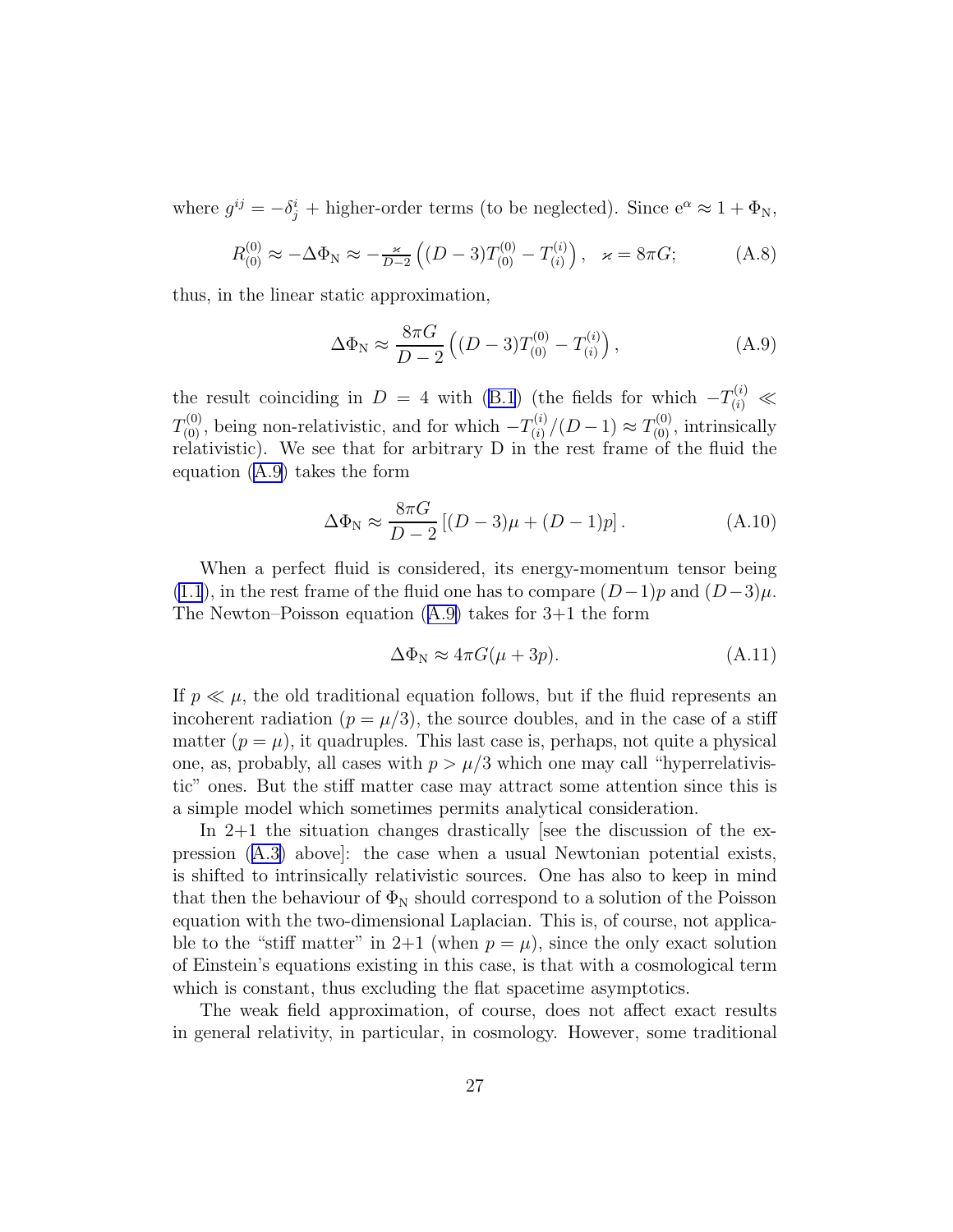<span id="page-27-0"></span>principles of physics are sensitive to the approximate forms of equations, and one of the most important examples is the principle of equivalence. The conclusions drawn in this Appendix suggest a relativistic generalization of this principle, especially since the Newtonian-type potential is generated by a wide class of distribution of matter, including intrinsically relativistic and hyperrelativistic matter: the only restriction in this case consists of the weakness of the field and not the "state of motion" of the sources in Einstein's equations (especially such an intrinsic property as to be relativistic which is so often realized by static configurations when the very idea of motion is out of the question). As to the applications of this generalized principle of equivalence, it is worth pointing out the (post-) post-Newtonian approximations. Since some conclusions about validity of the principle of equivalence come from observations of stellar systems, a mere presence in them of intrinsically relativistic objects (say, high density of any kind of radiation, strong or widely distributed magnetic fields, existence of stiff matter in cores of exotic stars) would radically change interpretation of the observational data if their proper understanding depends on adequate application of approximated description.

## B Intrinsically relativistic fields

We introduce here in the general case of  $D = n + 1$  spacetime the concept of intrinsically relativistic objects which remain relativistic even when being "at rest" (static or stationary, when fields and not particles are considered). This concept was already used implicitly in the four-dimensional case, especially when a perfect fluid with the equation of state  $p = \mu/3$  (incoherent radiation) was considered. One of the reasons to take seriously the concept of intrinsically relativistic fields (and objects) consists of appearance of factor 2 in effects of their interaction with weak gravitational fields in 3+1 dimensions. This factor was first noticed in a comparative study of the effect of bending of light rays in the gravitational field (of sun): Soldner [\[26](#page-32-0)] and Einstein[[7\]](#page-30-0) versus Einstein [\[8](#page-30-0)] (see [\[29, 27,](#page-32-0) [14,](#page-31-0) [32\]](#page-32-0)). There exists, of course, also the "inverse" (in the spirit of the Newtonian third law) effect (generation of gravitational field by electromagnetic field) involving doubled electromagnetic energy density ([[18](#page-31-0), [31](#page-32-0), [19](#page-31-0), [20](#page-31-0)]) in the four-dimensional weak gravitational field approximation (see Appendix A):

$$
\Delta\Phi_{\rm N} = 4\pi G\mu_{\rm non-relat} + 8\pi G\mu_{\rm em}
$$
 (B.1)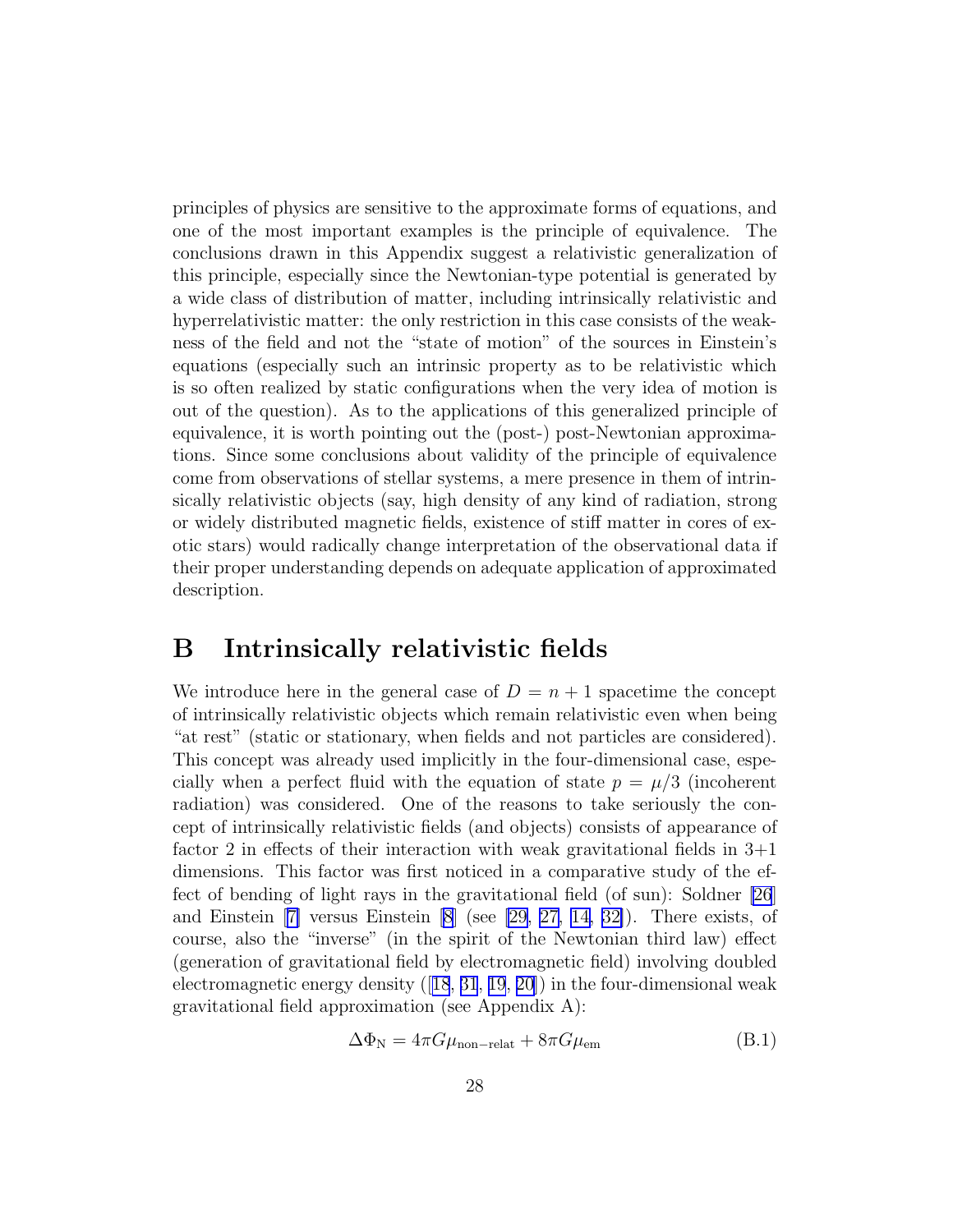[this (at least) doubling occurs, of course, for any intrinsically relativistic sources, not only Maxwell's field in  $3+1$ . Thus the intrinsically relativistic objects are exceptional only in the sense that their relativistic nature is absolute and does not depend on the choice of reference frame in which they are observed; a concrete consideration of these properties for arbitrary dimensionality of spacetime see below.

If a single point-like object is intrinsically relativistic, it has to move with the speed of light (a null world line,  $\mathbf{p}^2 = E^2$ ), since only this velocity is absolute (both in the special and general relativity). For a distributed matter (in particular, a field), this corresponds to vanishing of the trace of its stress-energy tensor: in certain sense, temporal and spatial parts of its energy-momentum tensor contribute equally, but with opposite signs.

Thestress-energy tensor of an  $r$ -form field in general takes the form  $(2.5)$  $(2.5)$ , since the Lagrangian density, as well as the function L depend on  $g^{\mu\nu}$  only algebraically (the r-form potentials are considered to be independent of the metric tensor). The trace of this stress-energy tensor is([2.6\)](#page-5-0). Then the intrinsically relativistic property condition  $T_{\alpha}^{\alpha} = 0$  yields  $L \sim I^{k}$ ,  $k = \frac{D}{2(r+1)}$ . Another way to deduce this expression for k, if the homogeneity law  $L \sim I^k$ is already accepted, consists of equally distributing the metric tensor factors (including those which are found in  $\sqrt{|g|}$ ) in the definition of  $\mathfrak{L} = \sqrt{|g|}L$ between the field tensor components of the r-form field, with the subsequent application of the Noether theorem [\[15](#page-31-0), [16](#page-31-0)]:

$$
\mathfrak{T}_{\alpha}^{\beta} := \frac{\delta \mathfrak{L}}{\delta g_{\mu\nu}} g_{\mu\nu}|_{\alpha}^{\beta} \equiv \frac{\delta \mathfrak{L}}{\delta g^{\mu\nu}} g^{\mu\nu}|_{\alpha}^{\beta} = \frac{\delta \mathfrak{L}}{\delta \left( |g|^{\frac{1}{2(r+1)}} g^{\mu\nu} \right)} \left( |g|^{\frac{1}{2(r+1)}} g^{\mu\nu} \right) \Big|_{\alpha}^{\beta} . \tag{B.2}
$$

Then it is clear that the intrinsically relativistic property of the field is equiv-alentto vanishing of trace of the Trautman coefficient [[30\]](#page-32-0)  $(|g|^{\frac{1}{2(r+1)}} g^{\mu\nu})$ β α :

$$
\left( |g|^{\frac{1}{2(r+1)}} g^{\mu\nu} \right) \Big|_{\alpha}^{\alpha} = |g|^{\frac{1}{2(r+1)}} g^{\mu\nu} \left( 2 - \frac{D}{k(r+1)} \right) = (\text{the ansatz}) = 0, \quad (B.3)
$$

*quod erat demonstrandum*. When  $k = 1$ , only space-times of even number of dimensions D can fit this condition:  $D = 2(r + 1)$ . The same condition determines the conformal invariance property of the fields.

Thus in the intrinsically relativistic case it is necessary and sufficient to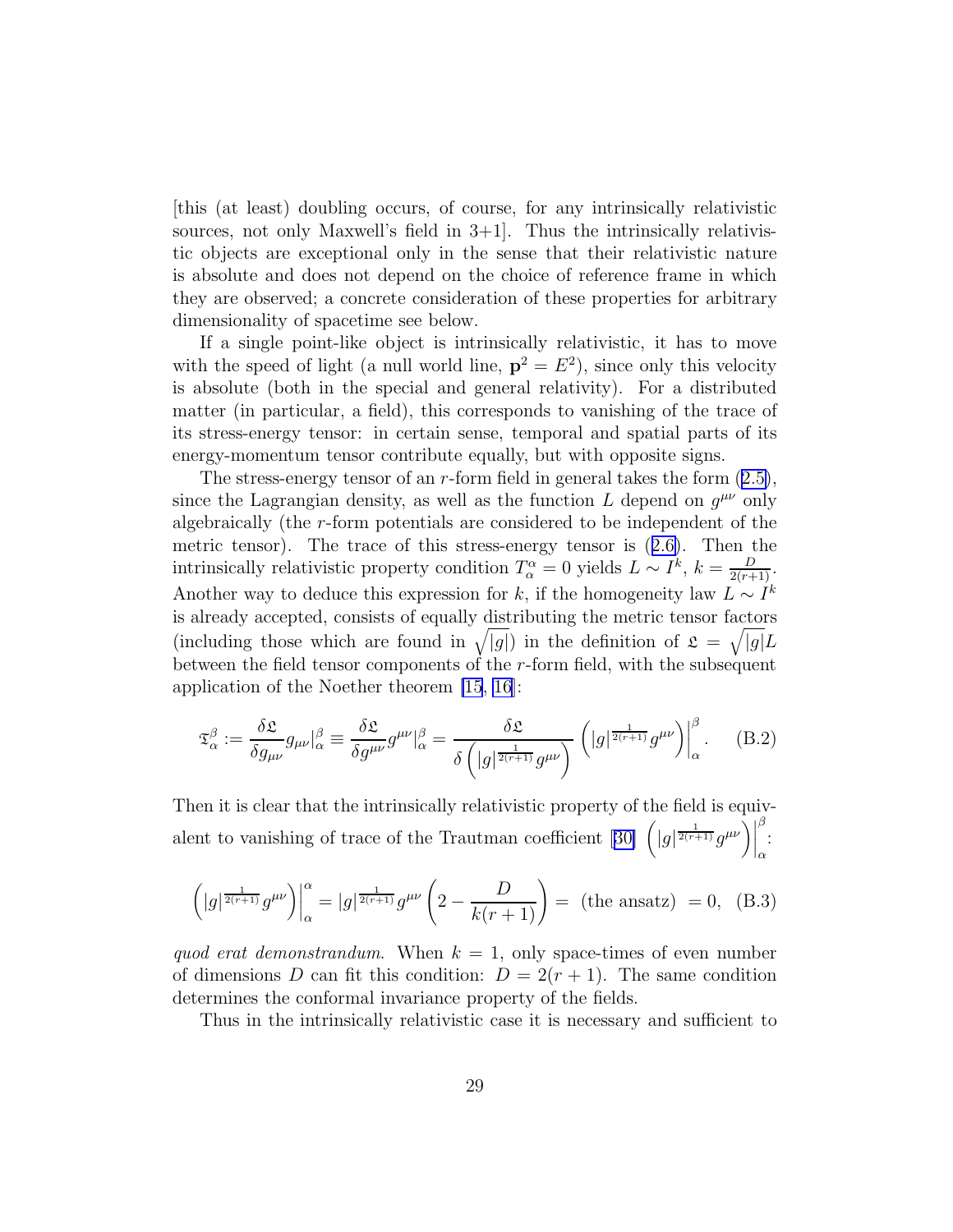use the simplest nonlinear Lagrangian densities (see the Table 1),

| $\mathcal{r}$  | 2   | 3   | 4              | 5   | 6        |          | 8                  |
|----------------|-----|-----|----------------|-----|----------|----------|--------------------|
| $\theta$       |     | 3/2 | $\overline{2}$ | 5/2 | 3        | 7/2      |                    |
| 1              | 1/2 | 3/4 |                | 5/4 | 3/2      | 7,<br>/4 | $\overline{2}$     |
| $\overline{2}$ |     | 1/2 | 2/3            | 5/6 |          | 7/6      | 3                  |
| 3              |     |     | 1/2            | 5/8 | 3/4      | 7/8      |                    |
| $\overline{4}$ |     |     |                | 1/2 | 3/5      | 7/10     | $\frac{7}{5}$<br>4 |
| $\overline{5}$ |     |     |                |     | 1/<br>/2 | 7/12     | 2/3                |
| 6              |     |     |                |     |          | 1/2      |                    |
| 7              |     |     |                |     |          |          | $^{\prime}2$       |

 $\mathfrak{L} = \sqrt{|g|} \sigma I^k, \quad k =$  $\boldsymbol{D}$  $\frac{2}{2(r+1)}$ . (B.4)

Table 1. Values of k versus r and  $D$ , describing general intrinsically relativistic fields (B.4).

This table simply gives values of k; since  $0 \le r \le D - 1$ , the lower left corner consists of blank spaces only: the "missing" r-form fields are either trivially exact ones, or equal to zero.

Now one may consider intrinsically relativistic fields of any rank  $r$  for every dimension  $D$ , this being possible at the cost of admission of non-linear fields  $(k \neq 1)$ . When  $k = 1$ , a linear field is realized (*cf.* the Table 1). It is easy to see that all these intrinsically relativistic fields (for all corresponding values of  $D$ ) automatically possess the property of conformal invariance. When  $T_{\alpha}^{\alpha}$  < 0 (fields which are "more relativistic" than, for example, the 3+1 Maxwell field and the incoherent radiation are), we can speak on intrinsically hyperrelativistic fields, corresponding in their ultimate case to the stiff matter.

The concept of a fundamental field in D dimensions analogous to the 3+1 Maxwell field, can be now formulated as that of a linear intrinsically relativistic field. Thus in odd-dimensional spacetimes there is no room for Maxwell-like fields (for example, in  $2+1$  there is no analogue of the electromagnetic field in its proper sense), and in the even-dimensional ones, such fields generally should not be described by a 1-form potential (which is the case in  $3+1$  only). In  $5+1$ -dimensional spacetime, this will be a 2-form field; in  $7+1$ , 3-form field; in  $9+1$ , 4-form field, and so on. They all admit the dual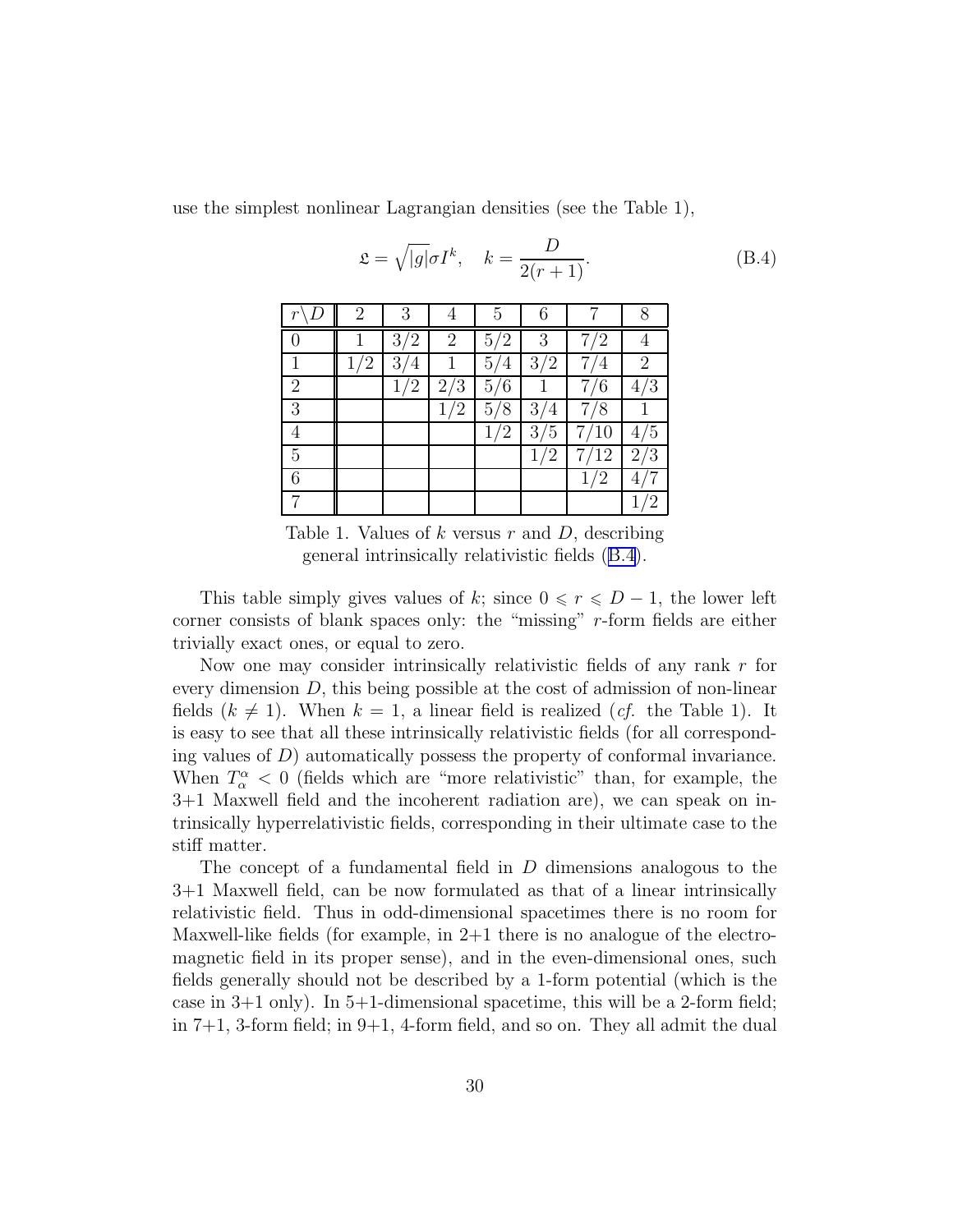<span id="page-30-0"></span>conjugation of the respective field tensor (since its rank is  $D/2$ ), yielding relations familiar from Maxwell's theory, though they involve objects of other ranks. These two distinctive properties (linearity and intrinsically relativistic one) seem to be of a great physical importance, which single out these fields from many others (but probably not from the Machian  $r = D-1$  fields filling the lower nontrivial diagonal in the Table 1). The Machian intrinsically relativistic fields correspond to  $k = 1/2$ , hence to  $\Lambda = 0$ ; their components are in fact arbitrary functions of spacetime coordinates, thus such fields differ quite radically from all other physical fields.

In particular, these results yield a

**Theorem:** (Generalized) electromagnetic fields exist only in even D spacetime dimensions, then being  $(r = D/2 - 1)$ -form fields. They possess all essential properties of the 3+1 Maxwell fields (are linear, intrinsically relativistic, and subject to the D-dimensional dual conjugation relations).

All other fields in the Table 1 seem to be of less general importance; for example, the  $(r = D - 2)$ -field models perfect fluids in the respective spacetime, and its Lagrangian needs to be chosen as such a function of the field invariant which yields the desired equation of state.

### References

- [1] M. Ba˜nados, M. Henneaux, C. Teitelboim and J. Zanelli (1993) *Phys. Rev.* D 48, 1506.
- [2] J.D. Barrow, A.B. Burd and D. Lancaster (1986) *Class. Quantum Grav.* 3, 551.
- [3] S. Carlip (1995) *Lectures on (2+1)-dimensional gravity.* [gr-qc/9503024](http://arxiv.org/abs/gr-qc/9503024).
- [4] J.S.F. Chan, K.C.K. Chan and R.B. Mann (1994) *Interior structure of a charged spinning black hole in (2+1)-dimensions.* [gr-qc/9406049](http://arxiv.org/abs/gr-qc/9406049).
- [5] N.J. Cornish and N.E. Frankel (1991) *Phys. Rev.* D 43, 2555.
- [6] H. van Dam and Y.J. Ng (2001) *Why* 3 + 1 *metric rather than* 4 + 0 *or*  $2 + 2$ ? [hep-th/0108067](http://arxiv.org/abs/hep-th/0108067).
- [7] A. Einstein (1911) *Ann. Phys. (Leipzig)* 35 898
- [8] A. Einstein (1915) *Sitzungsber. Preuß. Akad. Wiss.* 831 & 844.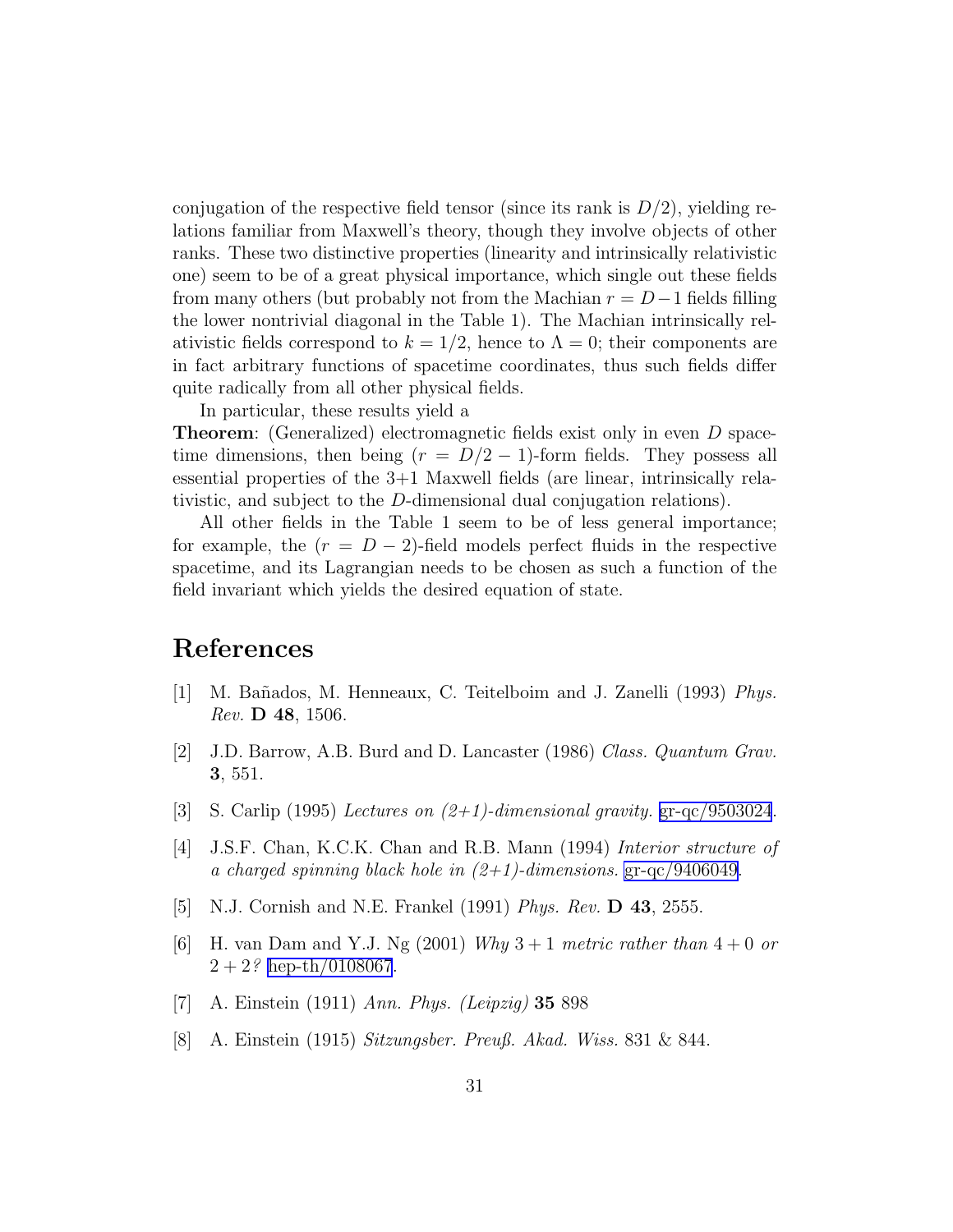- <span id="page-31-0"></span> $[9]$  A. García (1999) *On the rotating charged BTZ metric.* [hep-th/9909111](http://arxiv.org/abs/hep-th/9909111).
- [10] S. Giddins, J. Abbott and K. Kuchaˇr (1984) *Gen. Relat. Grav.* 16, 751.
- [11] J. Horsk´y and N.V. Mitskievich (1989) *Czech. J. Phys.* B 39, 957.
- [12] M. Kamata and T. Koikawa (1996) *2+1 dimensional charged black hole with (anti-)self dual Maxwell fields.* [hep-th/9605114](http://arxiv.org/abs/hep-th/9605114).
- [13] D. Kramer, H. Stephani, M. MacCallum and E. Herlt (1980) *Exact Solutions of Einstein's Field Equations* (Berlin: DVW).
- [14] Ch. W. Misner, K.S. Thorne, and J.A. Wheeler (1973) *Gravitation*, (San Francisco: W.H. Freeman).
- [15] N.V. Mitskievich (Mizkjewitsch) (1958) *Ann. Phys. (Leipzig)*, 1, 319.
- [16] N.V. Mitskievich (1969) *Physical Fields in General Relativity* (Moscow: Nauka). In Russian.
- [17] N.V. Mitskievich (1981) *On two-dimensional quanta of space-time*. In: *Abstracts, 5th Soviet Gravit. Conf.*, Moscow Univ. Press, 1981, p. 206. In Russian.
- [18] N.V. Mitskievich (1982) *A generalization of the Sommerfeld-Lenz method.* Deponent at Inst. Sci. Information, Acad. Sci. USSR, Moscow, No. 5614-82, November 16, 1982. In Russian.
- [19] N.V. Mitskievich (1991) Newton's third law and self-consistency of interactions in physics. In: *Newton and Philosophical Problems of the Twentieth-Century Physics*, Nauka, Moscow, pp. 116-124. In Russian.
- [20] N.V. Mitskievich (1993) *Claro Obscuro, Serial Cuadernos de Metodolog´ıa sobre Investigaci´on y Desarrollo Tecnol´ogico*, IPN (M´exico), No. 3, 1. In Spanish.
- [21] N.V. Mitskievich (1999) *Int. J. Theor. Phys.* 38, 997.
- [22] N.V. Mitskievich (1999) *Gen. Rel. Grav.* 31, 713.
- [23] N.V. Mitskievich and A.A. García (2001) *Anti-de Sitter-type 2+1 spacetime of a charged rotating mass.* [gr-qc/0101029.](http://arxiv.org/abs/gr-qc/0101029)